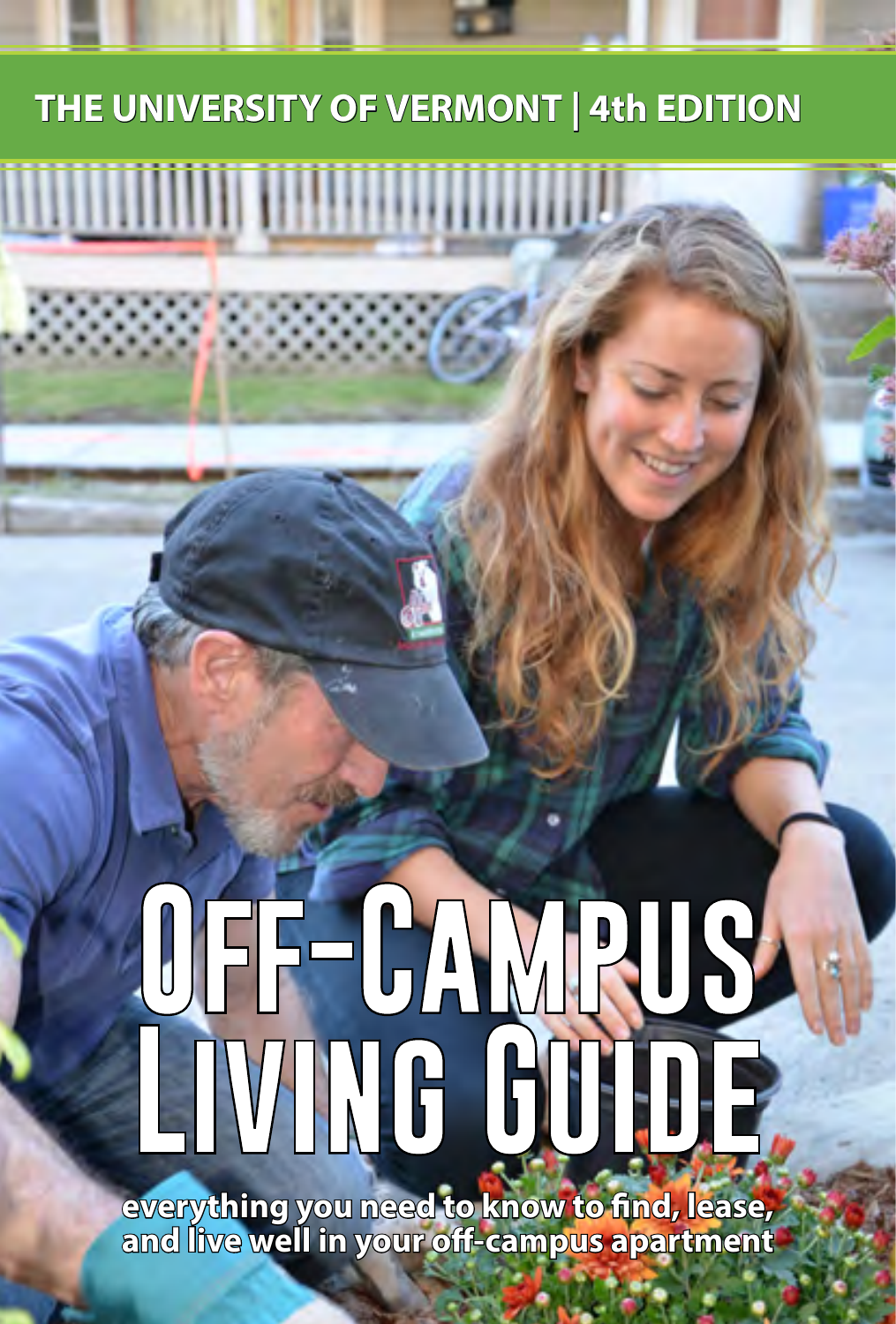# **The University of Vermont Off-Campus Living Guide: Your Resource for Off-Campus Life** - 4th Edition, 2016

We hope that this guide will serve as a resource for you during your time as a Burlington resident and that it helps you build the skills and knowledge to be a good renter, roommate, neighbor, & community member. Please note that all the phone numbers for the resources mentioned in the guide are listed in *[Chapter 6](#page-17-0)*.

This quide is a collaborative effort undertaken originally by the UVM Community Coalition. We would like to thank the many people who contributed to its initial development, including:

**University of Missouri's Community Coalition,** 

**whose work inspired this guide**

#### **University of Vermont Partners:**

Community Coalition Department of Residential Life Office of Student & Community Relations Student Government Association

#### **City of Burlington Partners:**

Burlington Police Department Champlain College City Attorney's Office Code Enforcement Community & Economic Development Office

*Cover photo: Phil Hammerslough, co-founder of Isham Street Gardening and Other Optimistic Doings (ISGOOD), works with a UVM student resident of Isham Street to plant a greenbelt garden.*

Design: Emily Howe & John Mejia | Photography: John Mejia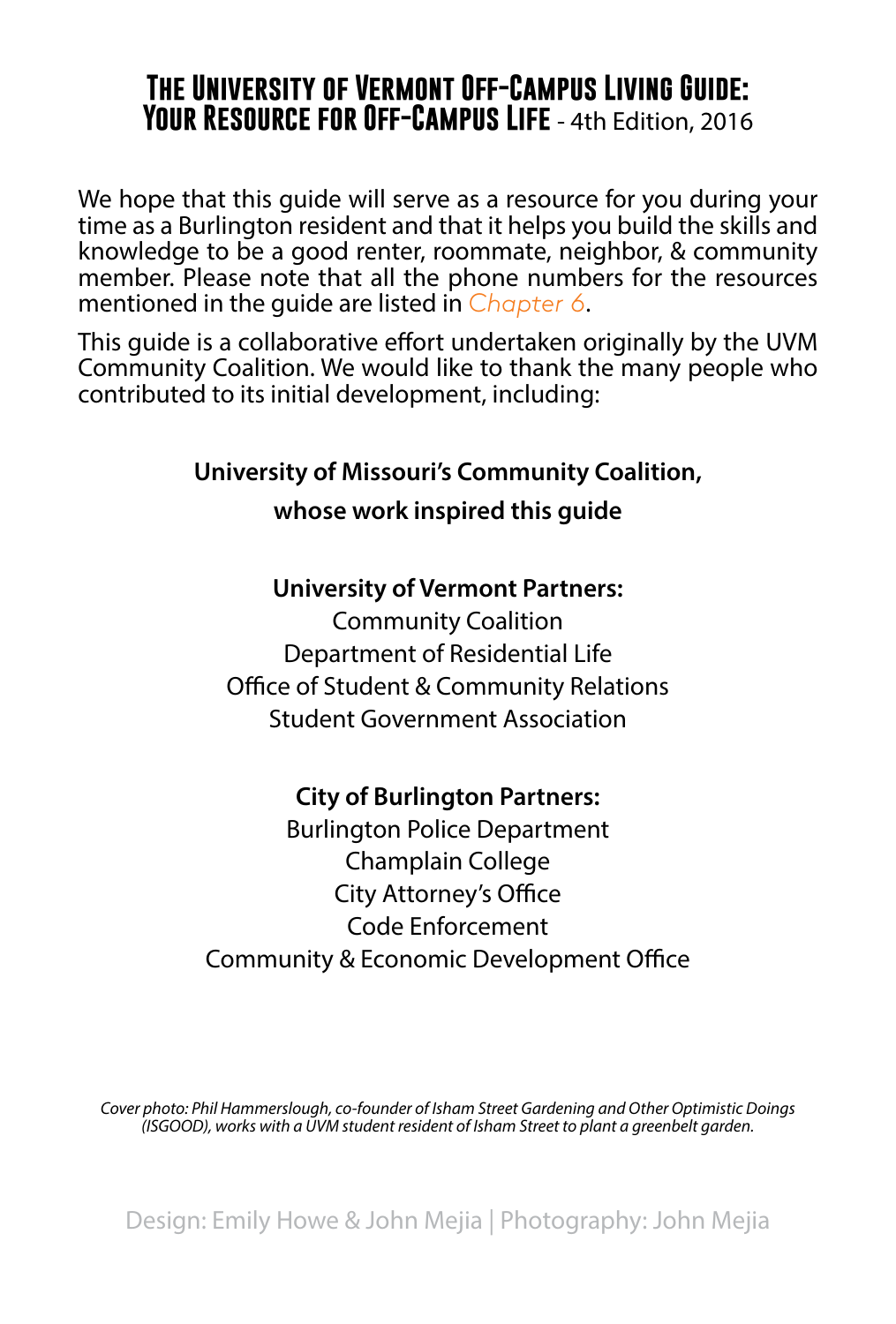# **TABLE OF CONTENTS**

| When Do I Look for a Place - and<br><b>Where?</b> | 1 |
|---------------------------------------------------|---|
| <b>UVM Off-Campus Housing Database</b>            | 1 |
| <b>UVM-Affiliated Housing</b>                     | 1 |
| <b>Local Apartment Listings</b>                   | 1 |
| <b>Finding &amp; Choosing Your Roommates</b>      | 2 |
| <b>Before You Sign the Lease</b>                  | 2 |
| <b>Rent &amp; Utilities</b>                       | 3 |
| <b>Safety Check</b>                               | 4 |
| <b>Specific Areas to Check:</b>                   | 4 |
| <b>Signing the Lease</b>                          | 5 |
| <b>Paying Your Security Deposit</b>               | 5 |
| <b>Housing Discrimination Resources</b>           | 6 |
| <b>Utilities</b>                                  | 7 |
| Gas, Oil, Or Propane Service                      | 7 |
| <b>Electricity</b>                                | 7 |
| <b>Water Service</b>                              | 7 |
| <b>Trash Collection</b>                           | 7 |
| <b>Recycling</b>                                  | 8 |
| Compost                                           | 8 |
| <b>Cable and Internet</b>                         | 8 |
| <b>Energy Efficiency &amp; Conservation</b>       | 8 |
| <b>Registering to Vote</b>                        | 9 |

| <b>Drivers Licenses &amp; Vehicle</b><br><b>Registration</b>            | 9  |
|-------------------------------------------------------------------------|----|
| <b>After You Sign the Lease</b>                                         | 10 |
| <b>Your Responsibilities as a Renter</b>                                | 10 |
| <b>Being A Good Neighbor</b>                                            | 11 |
| <b>Your Landlord's Responsibilities</b>                                 | 11 |
| <b>Managing Repairs</b>                                                 | 12 |
| Leases                                                                  | 13 |
| <b>When a Lease Expires</b>                                             | 13 |
| <b>Subleasing</b>                                                       | 13 |
| <b>Lease Termination</b>                                                | 13 |
| <b>Eviction</b>                                                         | 13 |
| <b>Living With Roommates</b>                                            | 14 |
| <b>Moving Out</b>                                                       | 15 |
| <b>Accessing Resources</b>                                              | 17 |
| <b>Personal Safety &amp; Relationship</b><br><b>Violence</b>            | 17 |
| <b>Keeping Yourself Safe</b>                                            | 17 |
| <b>Keeping Others Safe</b>                                              | 18 |
| <b>Healthy Relationships &amp; Relationship Violence</b><br><b>Cues</b> | 18 |
| <b>Gender-Based Resources</b>                                           | 19 |
| Keeping Your Belongings Safe                                            | 19 |
| <b>Preventing Burglary</b>                                              | 19 |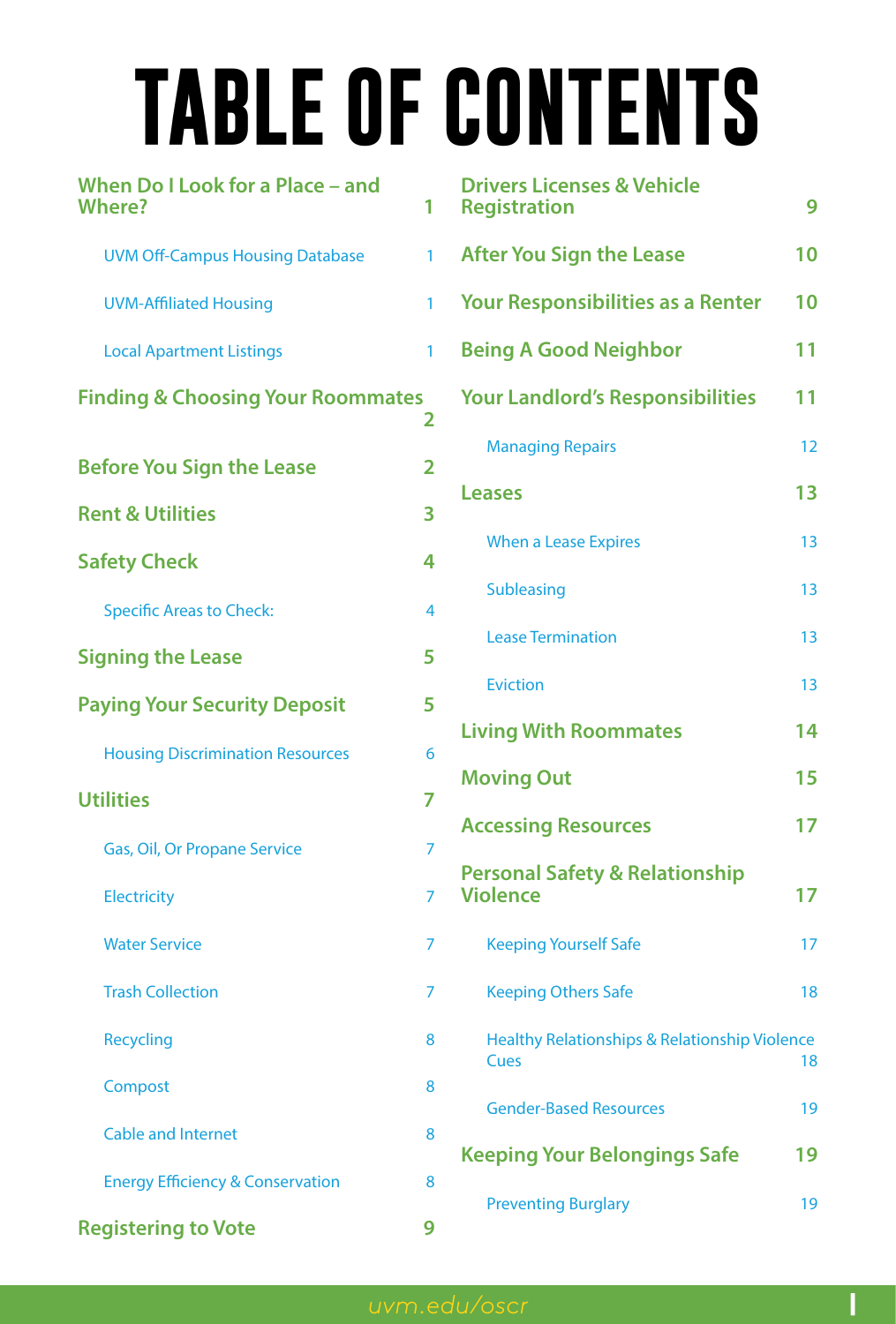<span id="page-3-0"></span>

| <b>Protecting Your Vehicle</b>                  | 20 | <b>Parking Bans</b>                              | 26 |
|-------------------------------------------------|----|--------------------------------------------------|----|
| Securing Your Place While Out of Town           | 20 | <b>Other Parking Issues</b>                      | 26 |
| <b>Fire Safety</b>                              | 21 | <b>Trash &amp; Recycling Regulations</b>         | 26 |
| Pedestrian & Bicycle Safety                     | 21 | <b>Other Ordinances You Should Know</b>          | 27 |
| <b>Renter's Insurance</b>                       | 22 | <b>Fireworks</b>                                 | 27 |
| <b>Ride the City Bus for Free</b>               | 22 | <b>Public Urination</b>                          | 27 |
| <b>Late-Night Transportation</b>                | 22 | <b>Possession of Stolen Property</b>             | 27 |
| <b>Assistance for Victims of Crimes</b>         | 22 | <b>Trespassing Laws</b>                          | 27 |
| <b>Alcohol Laws</b>                             | 23 | <b>Responsible Pet Ownership</b>                 | 28 |
| <b>Open Container</b>                           | 23 | Off-Campus Behavior Has On-Campus Impacts        | 28 |
| <b>Illegal Possession of Alcohol</b>            | 23 | <b>Drug Convictions &amp; Your Financial Aid</b> | 28 |
| <b>Selling Alcohol Without a License</b>        | 23 | <b>Landlord/Tenant Information</b>               | 29 |
| <b>Furnishing Alcohol for Minors</b>            | 23 | <b>Emergency Numbers</b>                         | 29 |
| <b>Keg Registration</b>                         | 24 | <b>Healthcare</b>                                | 29 |
| Use or Possession of a Fake ID                  | 24 | <b>Support Services</b>                          | 29 |
| <b>Driving Under the Influence</b>              | 24 | <b>Burlington Area &amp; Vermont Resources</b>   | 30 |
| <b>Noise Ordinance</b>                          | 24 | <b>Resources for UVM Students</b>                | 30 |
| <b>Noise Fine Reduction Restorative Program</b> | 25 | <b>Utilities</b>                                 | 31 |
| <b>Parking Regulations</b>                      | 25 | <b>OSCR's Theory to Practice</b>                 | 33 |

[Residential or Permit-Only Parking](#page-16-0) 26



# **1 Finding An Apartment That Meets Your Needs**



*View of Isham Street, one of many historic residential neighborhoods, surrouding the University of Vermont.*

# **When Do I Look for a Place – and Where?**

**Generally, we recommend beginning your search for an apartment 6-8**<br>months in advance of your desired lease start date. Most leases in Burlington will run from June to June, and some of the most desirable units<br>are rented months in advance of your desired lease start date. Most leases in Burlington will run from June to June, and some of the most desirable units are rented almost a year in advance. Word of mouth is a great way to start looking for a new place.

# **UVM Off-Campus Housing Database**

Search for off-campus housing; find a UVM roommate, post free sublet ads; buy/sell/giveaway stuff; and find helpful off-campus-living resources. **Access to this site is limited to UVM affiliates.**

• *[offcampushousing.uvm.edu](http://offcampushousing.uvm.edu)*

# **UVM-Affiliated Housing**

- [spinnerplace.com](http://www.spinnerplace.com/spinner-place-winooski-vt)
- [redstonecampusapartments.com](http://www.redstoneaptsvt.com/)
- [redstonelofts.com](http://redstonelofts.com/)

# **Local Apartment Listings**

- burlingtonrent.com
- gridguide.com
- sevendaysvt.com
- vermont.craigslist.org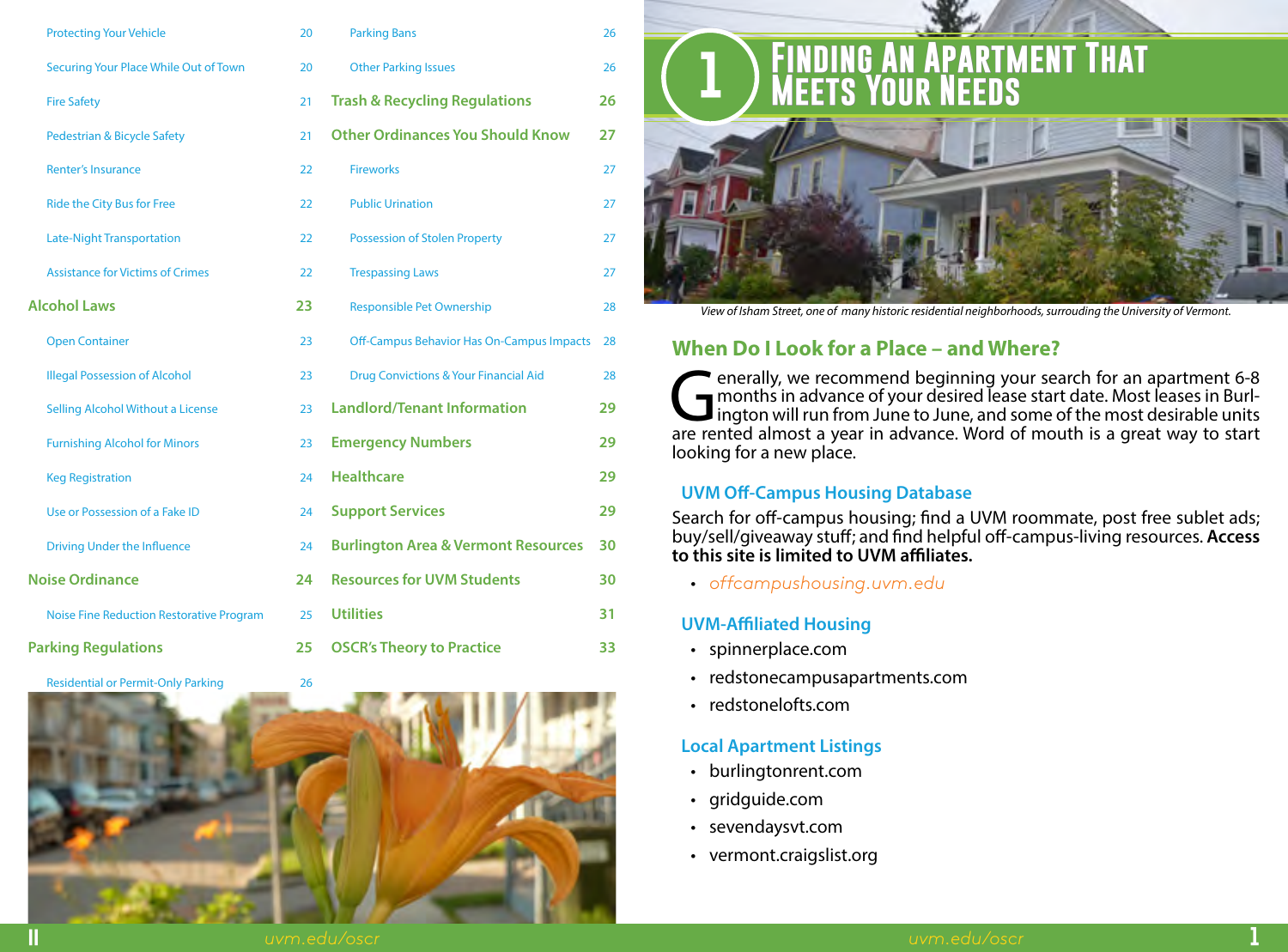# <span id="page-4-0"></span>**Finding & Choosing Your Roommates**

Choosing compatible roommates is essential to a successful off-campus experience. If you are looking for a roommate, word of mouth can be a great place to start. UVM's Off-Campus Housing Database also has a section of their website devoted to connecting UVM affiliates who are looking for roommates. Contact the *[Office of Student & Community Relations](http://www.uvm.edu/oscr)* (OSCR) for additional resources related to finding and choosing roommates.

You can find a sample roommate agreement on the *[OSCR website](http://uvm.edu/oscr)*. This is a good resource for deciding how you divide up your rental costs, chores, and for setting expectations about guests, pets, smoking, socializing; etc.

As you select your roommates, keep in mind that there is an ordinance in Burlington that **prohibits more than four unrelated individuals living in a single residence**. Though some properties have been "grandfathered" in and are allowed to have more than four unrelated tenants in a single unit, take this into consideration as you decide how many people you want to live with and as you view properties. Keep in mind that allowing individuals whose names are not on the lease to live in your apartment is illegal and may result in eviction. Consult *[Chapter 5](#page-14-1)* for more information about the "Four-Unrelated" Ordinance.

# **Before You Sign the Lease**



*Co-signers are almost universally required by landlords for first-time renters.*

Before you rent, make sure you know the following:

- Is a co-signer required on the lease? (Co-signers can be parents, guard- ians or someone else in your life willing to take on financial responsibil- ity for you)
- What are the exact move-in and –out dates?
- Who will pay for electricity, heat, snow removal, water, trash, etc. ?
- Are the security deposit and first month's rent required when signing the lease?
- When is rent due? What is the preferred method of payment? Are fees charged for late payments?
- What parts of the common areas or yard are the tenants responsible for maintaining and where is the equipment to maintain those areas?
- What is the policy on keeping pets and having pets visit?
- Is there on- or off-street parking available? If off-street, how many parking spaces come with the unit? Are parking spaces assigned? If on-street, is a resident permit required?
- How can you ensure the return of your full security deposit?
- How will the landlord give notice before entering?
- What are the restrictions on alterations, such as hanging pictures with nails or painting the apartment?
- Are there any restrictions on smoking or any other conduct that are specific to the property? See *[Chapter 5](#page-14-1)* for additional information on city ordinances, including Burlington's noise ordinance.
- Does the landlord allow subleasing? If so, what are the policies and procedures for subletting?
- What circumstances allow for lease termination?
- When is trash and recycling picked up?

A written lease is preferable, as it protects you by providing clear and concise evidence of the exact terms of the agreement. In addition to a conversation about these topics with your landlord, you may also want to consult *[Chapter 2](#page-6-1)* of this guide for more information about your rights and responsibilities as a tenant.

# **Rent & Utilities**

- The cost of rent will vary depending upon the number of bedrooms, whether or not utilities are included, recent renovations, and location. Be sure to ask about what is and is not included in the monthly rent, like: heat, hot water, trash removal, snow removal, electricity, laundry, internet, off-street parking, city water, and sewer.
- Ask your prospective landlord what the average cost of utilities for the ed monthly expenses. You can also call the utility companies directly for the usage history at the rental unit address.
- For questions regarding how your financial aid will work once you move off-campus, visit *[UVM Student Financial Services Office](http://www.uvm.edu/sfs)*

*(Note: In Burlington, security deposits cannot exceed one month's rent)*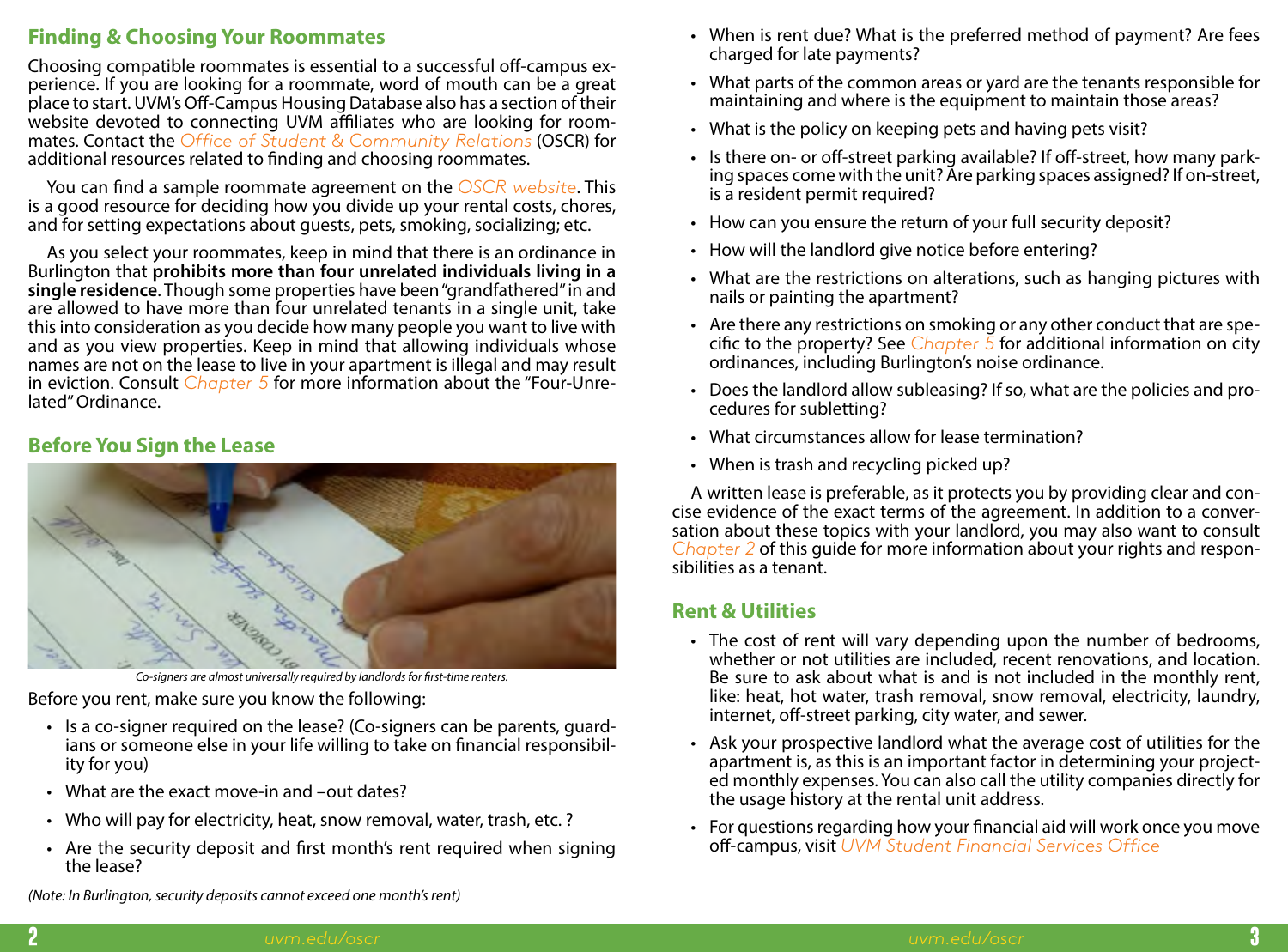# <span id="page-5-0"></span>**Safety Check**

Safety should be a priority when you search for off-campus housing. When choosing an apartment, consider the following:

- Ask if the landlord will do a "core lock change" on exterior doors. This is cheaper than changing the locks, but will still ensure that any duplicate keys made by past tenants will no longer work.
- Check for obvious damage, bugs, rodents, and electrical or plumbing problems. Look at the parking area and trash facilities to see if they are adequate for your household. Talking to the current tenants could also provide useful information about the neighborhood before you move in, especially if you can talk with them when the landlord is not present.

# **Specific Areas to Check:**

- Are trees and shrubs trimmed so a person cannot conceal themselves and views from windows and door aren't blocked?
- Is the house well lit? Are all entry/exit points fully illuminated? Is emergency lighting provided in the apartment community?
- Are the common areas adequately lit? Are these areas well maintained? Is the exterior house number visible from the street (for 911 calls)?
- Are all exterior doors solid wood or metal construction? Are doorframes in good condition? Is there a deadbolt? Are there peepholes on the doors?
- Are screens and windows free of damage? Are there working locks on the windows? Do they stay open without need of a prop/stick?
- Are garbage or storage areas equipped with doors that lock?
- Where are fire extinguishers located and when were they last charged?
- Where are the smoke detectors and carbon monoxide detectors located on the premises, and are they fully functioning?
- When was the heating system last inspected, and is there proof that it is safe?
- Does the space appear to be cared for? Are stairways, railings, and bal- conies secure? Is the roof in good condition?
- Is the paint peeling? Beware of lead! Any rental housing built before 1978 should have a state lead paint warning poster. You can contact the *[Burlington Lead Program](http://www.burlingtonleadprogram.org/)* for more information.
- Is there a certificate from the City of Burlington's *[Code Enforcement](https://www.burlingtonvt.gov/CodeEnforcement) [Office](https://www.burlingtonvt.gov/CodeEnforcement)* posted in the building?

If the property is not compliant with any of the city ordinances listed above and throughout this guide, or if you feel unsafe in any way in the apartment or its surrounding area, do not sign the lease. You may want to consider calling *[Code Enforcement Office](https://www.burlingtonvt.gov/CodeEnforcement)* to inform them of any health or safety violations that you notice.

# **Signing the Lease**



*Make sure to ask for a "core lock change".*

Follow these tips when signing your lease:

- Read the lease very carefully as it is a **legally binding contract**. Get *[VT](https://www.cvoeo.org/?fuseaction=dep_intro&dept_id=15) [Tenants](https://www.cvoeo.org/?fuseaction=dep_intro&dept_id=15)* to look it over with you if you are unsure of anything – it's FREE!
- Keep copies of all documents you have signed and store together in a labeled folder.
- Any changes to the lease must be made in ink. Make sure both parties have initialed and dated the changes. It is is not written down it doesn't exist.
- Do not sign the lease until every passage is fully clear to you.
- Check to see the lease reflects the understandings you made with the landlord at the time you saw the apartment.
- You are **not bound to provisions in the lease that are deemed illegal** by state or federal law, even after signing the lease. If you are concerned with the legality of something in the lease, consult *[VT Tenants](https://www.cvoeo.org/?fuseaction=dep_intro&dept_id=15)*.

# **Paying Your Security Deposit**

Most landlords require a deposit at the time of signing the lease. This deposit covers possible property damage, unclean conditions, and unpaid rent.

- In Burlington, **security deposits cannot exceed one months' rent** and must be held in an interest bearing account.
- It is a good idea to take photos of the rental to document conditions when you move in and out.
- Within 14 days from the date the lease ends or the tenancy terminates, the landlord is required to either return your full security deposit or give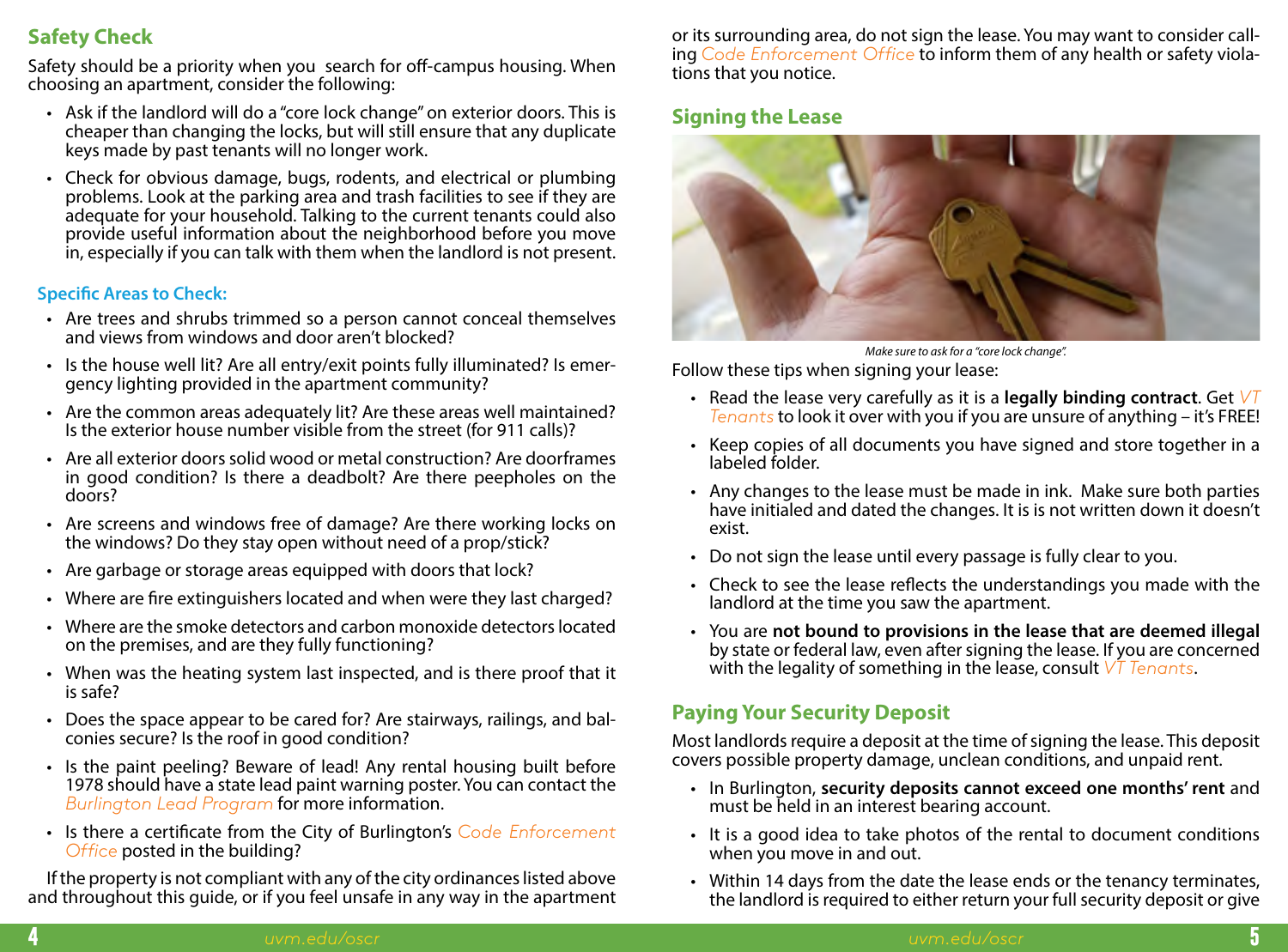<span id="page-6-0"></span>you a written list of documented expenses that account for the portion of the security deposit that was withheld.

• The landlord is only obligated to send the security deposit to the tenant's last known address, so make sure that you communicate the address you want it sent to. Give a self-addressed envelope to your landlord during your move-out inspection.

If the landlord fails to comply with the security deposit procedures listed above, the renter may file a complaint with the City's **Housing Board of Review**. For properties outside of Burlington, contact the City or Town Clerk's office.

#### **Housing Discrimination Resources**

Landlords cannot refuse to show, sell, rent, sublease, or otherwise make housing unavailable based on a renter's race, color, national origin, sex, disability, religion, familial status, marital status, gender identity, sexual orientation, or receipt of public assistance.

Landlords also cannot charge some individuals higher rent or falsely state that housing is not available when for discriminatory reasons. If you believe you have been a victim of discrimination, contact one of these agencies:

- *[Vermont Human Rights Commission](http://hrc.vermont.gov/)*
- *[City of Burlington City Attorney's Office](https://www.burlingtonvt.gov/Attorney)*
- *[CVOEO Fair Housing Department](https://www.cvoeo.org/?fuseaction=dep_intro&dept_id=1)*
- *[Vermont Legal Aid](http://www.vtlegalaid.org/)*



# <span id="page-6-1"></span>**2 setting up your services & Establishing residency**



*Collection of electrical meters for different apartments in the same building in Burlington.* 

There are a lot of moving parts to setting up your home<br>have lined up roommates, found a place, signed a leas<br>This includes starting up utilities, being clear on your rec<br>schedule, and even thinking about how to conserve e here are a lot of moving parts to setting up your home, even after you have lined up roommates, found a place, signed a lease and moved in. This includes starting up utilities, being clear on your recycling and trash

# **Utilities**

#### **Gas, Oil, Or Propane Service**

Burlington area natural gas service is provided by *[Vermont Gas](http://www.vermontgas.com/)*. There are numerous oil and propane vendors in the Burlington area - you can ask your landlord which company was used by previous tenants.

#### **Electricity**

The *[Burlington Electric Department](https://www.burlingtonelectric.com/)* is the electrical utility for all of Burlington. If you live outside of Burlington, contact *[Green Mountain Power](http://www.greenmountainpower.com/)*.

#### **Water Service**

In Burlington, water is provided by the *[Burlington Water Department](https://www.burlingtonvt.gov/DPW/Water)*. If you are living outside of Burlington, the provider that will serve you is de- pendent on the location of your residence. Your landlord can tell you which provider to contact.

#### **Trash Collection**

If you live in Burlington in a single-family dwelling, you are responsible for providing and maintaining sufficient garbage facilities. The *[Chittenden Sol](http://www.cswd.net)[id Waste District](http://www.cswd.net)* can provide a list of haulers.

For duplexes and all multi-unit dwellings, the landlord is required by law to make arrangements for trash collection. The landlord must provide properly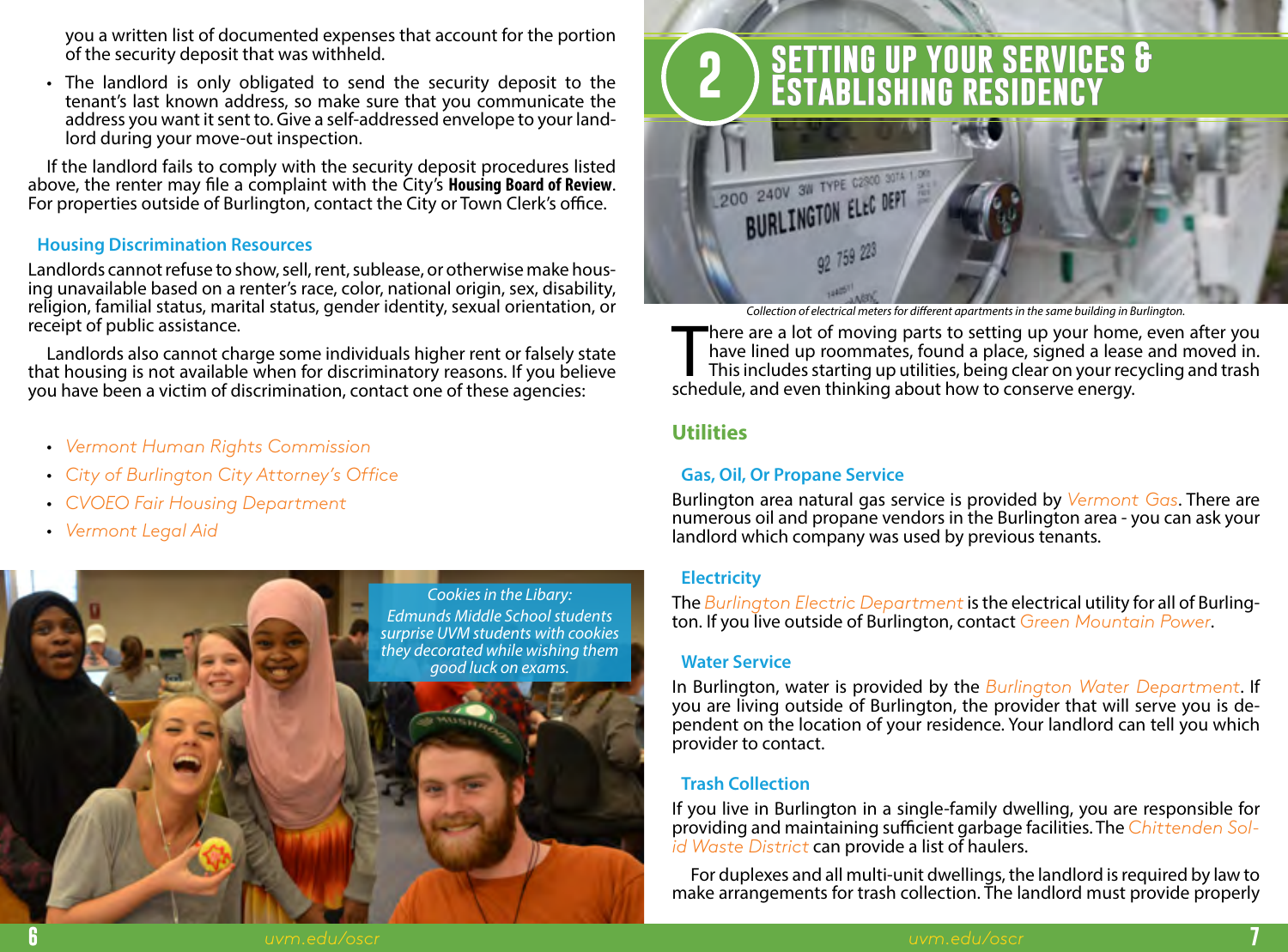<span id="page-7-0"></span>sized storage facilities for waste and see that they are collected on a weekly basis. The tenants are responsible for putting waste in the designated receptacle or storage area. In Burlington, you are required by ordinance to move trash receptacles off of the green belt and onto your rental property after it is picked up. If you live outside the city limits, contact private companies for trash collection.

#### **Recycling**

![](_page_7_Picture_2.jpeg)

*Confirm what day your street puts out recycling.*

Recycling is required in Vermont. For more information on your neighborhood's specific pick up time and other information in Burlington, contact the *[Department of Public Works](https://www.burlingtonvt.gov/DPW)* **(DPW)**.

Curbside recycling may be put out **ONLY** on the day assigned for pick up on your street. Outside of Burlington, contact the *[Chittenden Solid Waste](http://www.cswd.net) [District](http://www.cswd.net)* **(CSWD)** for details. For a recycling information go to cswd.net.

*Note: Your household can receive up to 3 blue bins free of charge at the* **DPW** *(645 Pine Street) or at a* **CSWD** *Drop-Off Center, check their website for locations.*

# **Compost**

**CSWD** also has information on their website about all things composting. Whether you're interested in starting a pile at home or utilizing their drop-off center, consult *[cswd's composting page](https://cswd.net/composting/backyard-composting/)*.

# **Cable and Internet**

There are multiple providers for cable or satellite TV as well as high-speed internet access in the Burlington area – a quick search online will connect you to a number of different options.

# **Energy Efficiency & Conservation**

- Turn off and unplug all unnecessary electronics.
- Utilize "sleep" settings on computers. Make sure to turn off equipment during extended periods of inactivity.
- Use a microwave or toaster oven when preparing small portions.
- You can save 3% of your heating costs for each degree you set your thermostat back by (make sure to keep heat above 55 degrees in winter to avoid frozen pipes!).
- Take quick showers; use washing machines and dishwashers with full loads only; and use cold water when using a washing machine (it is equally effective at getting clothes clean).
- Many appliances/electronics consume electricity while they are "off", like appliances with clocks). Save money and energy by unplugging these devices while they are not in use.
- To prevent heat loss, seal and weatherstrip doors windows and install plastic sheeting on the inside of all windows. Note: consult your landlord before any weatherization efforts.
- Save money by replacing light bulbs with LED bulbs. They last up to ten times longer than incandescent bulbs and use two-thirds less energy.
- To reduce the use of hot water, install low-flow showerheads and sink aerators. Note: consult your landlord before installing these items.

# **Registering to Vote**

For Burlington visit ci.burlington.vt.us/elections for details. Outside of Bur- lington contact your local **City** or **Town Clerk** for voting requirements and registration information.

# **Drivers Licenses & Vehicle Registration**

Within 30 days of establishing residency, drivers need to obtain a Vermont Operator's License. The *[Vermont Department of Motor Vehicles](http://dmv.vermont.gov/)* **(DMV)** maintains an office at 4 Market St. in South Burlington. You can obtain a li- cense or register your vehicle at this office.

![](_page_7_Picture_25.jpeg)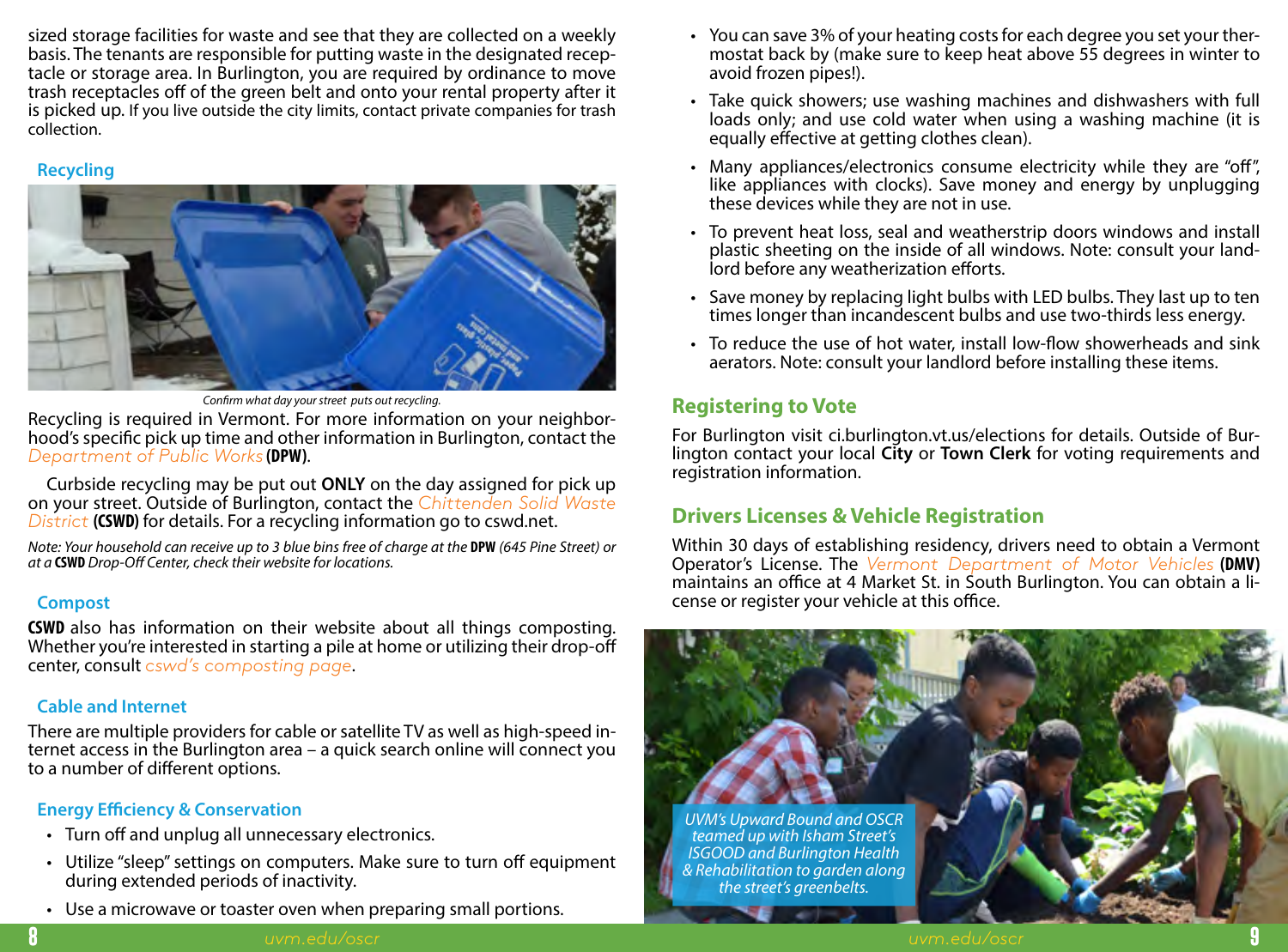<span id="page-8-0"></span>![](_page_8_Picture_0.jpeg)

*ISGOOD co-founders Phil Hammerslough (with cap) and Brian Cina (in foreground) welcome Isham Street residents every Fall with a neighborhood-wide event with the help of OSCR.*

On move-in day, inspect the apartment with the landlord and take pho-<br>tos to compare to photos you will take on move-out day. A sample<br>move-in checklist is available at uvm.edu/oscr. Make a list of existing<br>damages with yo tos to compare to photos you will take on move-out day. A sample damages with your landlord on move-in day, date it and have all parties sign it.

# **After You Sign the Lease**

When moving in:

- Ask your landlord/property manager for the location of the electrical panel and water shut-offs in case of emergencies.
- Introduce yourself to your neighbors. Knowing your neighbors will increase your safety and enjoyment since friendly neighbors can look out for each other. If you feel comfortable doing so, provide your neighbors with your contact information.
- Put only your last name(s) and first initial on the mailbox or your mail may not be delivered.
- Assemble a list of who to call if there is an emergency with your rental property and post a copy on the fridge.

# **Your Responsibilities as a Renter**

- Pay rent on time.
- Keep the property clean. Notify the landlord of problems (like leaks); if you don't, you may be liable for the damage!
- Provide proper notice before terminating a rental agreement this is **2 rental periods** (i.e. 2 months) before your lease ends in Burlington.
- Contact the landlord prior to subletting your apartment, and don't al-

low anyone to live in the unit if their name is not on the lease.

- Allow the landlord to enter the premises to make needed repairs and inspections with 48 hours' notice. In an emergency situation, like a fire or flooding, the landlord can enter immediately.
- Ensure that your household and guests avoid disturbing other tenants and neighbors – remember that sound travels, especially at night and in cold weather.

# **Being A Good Neighbor**

Burlington's neighborhoods are diverse and each street has its own character. After you move in and get settled, get to know your neighborhood.

![](_page_8_Picture_19.jpeg)

*Developing positive relations with neighbors takes effort but is a win-win situation.*

- Introduce yourself to your neighbors. If you feel comfortable doing so, share your contact information with those living closest to you for easy communication.
- Check in with neighbors from time to time and ask how things are go- ing.
- Be kind, offer to help your neighbors with moving furniture, shoveling snow or sharing garden vegetables. They may be willing to help you in return (lending you equipment, watching your apartment while you are away, etc.)
- If you host a social gathering, make a plan for managing noise and traffic. Share this plan with your neighbors to reassure them in advance of the event.
- Call for help early if a conflict with a neighbor is beginning to escalate by contacting the *[Community Justice Center](https://www.burlingtonvt.gov/CJC/)* or the *[Office of Student](mailto:oscr%40uvm.edu?subject=Referral%20from%20OCLG%20re%3A%20Neighbor%20Issue) [and Community Relations](mailto:oscr%40uvm.edu?subject=Referral%20from%20OCLG%20re%3A%20Neighbor%20Issue)*.

# **Your Landlord's Responsibilities**

Burlington has a minimum housing code, which means landlords must: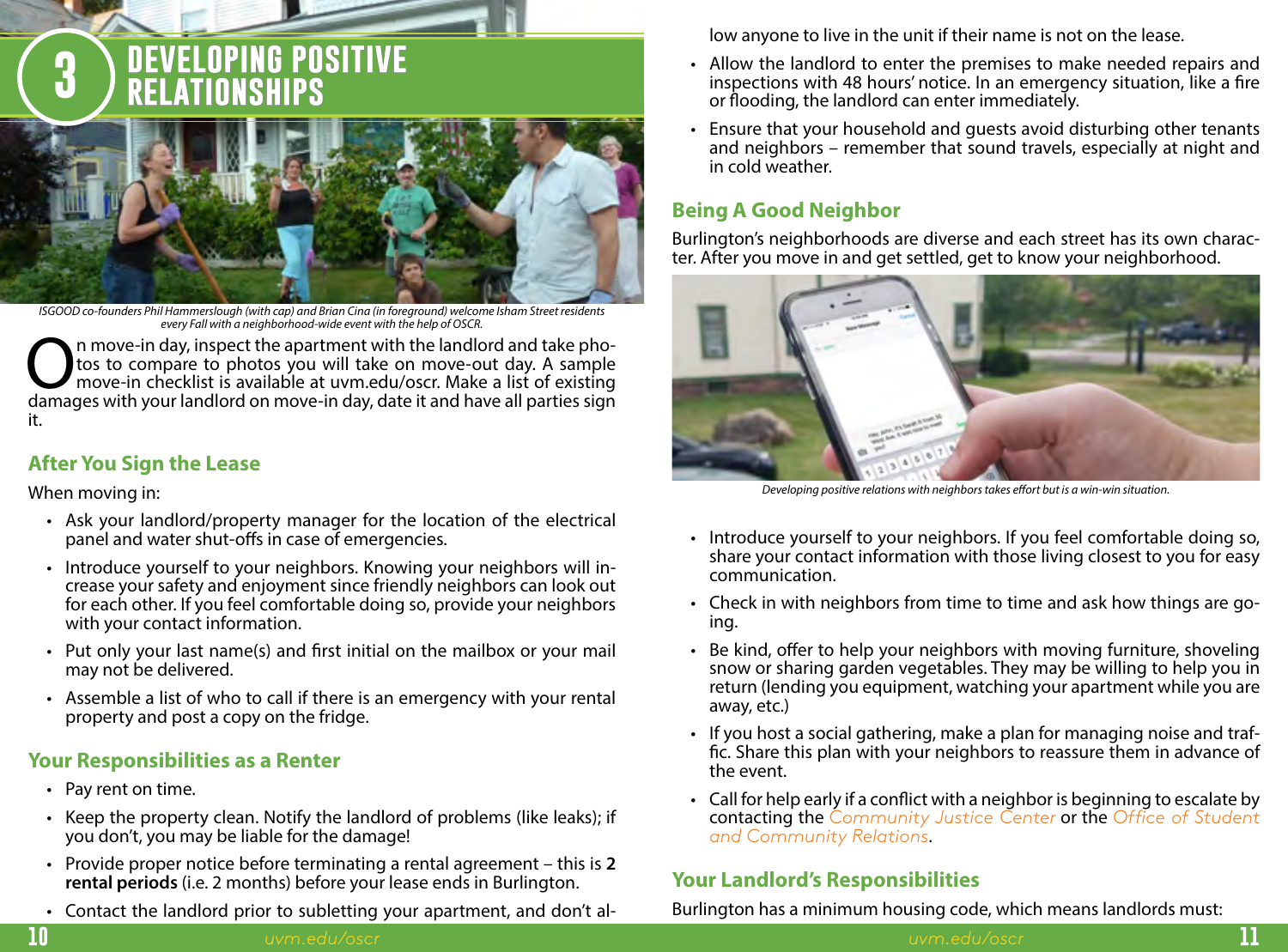- <span id="page-9-0"></span>• Provide a livable property that complies with all building, fire and housing codes.
- Pay for repairs due to ordinary wear and tear.
- Provide written notice to tenants when ownership of the property is transferred to a new landlord.
- Give proper notice to the tenant before ending the rental agreement; in the case of an eviction, follow proper legal procedure.
- Follow fair housing laws that prohibit discrimination
- Provide a minimum of 48 hours' notice before entering the premises, except in the case of an emergency.

![](_page_9_Picture_8.jpeg)

*Contact VT Tenants for any questions around VT Rental Law.*

# **Managing Repairs**

If you live with one or more people, you should select a spokesperson who will be responsible for contacting the landlord and requesting repairs. Note the following:

- Ordinary wear and tear is the responsibility of the landlord.
- You need to pay for damages caused by you or your guests.
- When repairs are necessary, ask the landlord to make repairs within a reasonable period of time. If repairs are not made, make a written re- quest for the necessary repairs and keep a copy of the letter.
- If the dwelling becomes unsafe due to repair problems, please contact the Burlington *[Code Enforcement Office](https://www.burlingtonvt.gov/CodeEnforcement)*.
- Prior to withholding rent payments for repairs, check with a legal advocate such as the *Student Legal Services* at UVM or *Vermont Legal Aid*[.](http://www.vtlegalaid.org/)<br>You can also co[ntact](https://thelynx.collegiatelink.net/organization/student-legal-services/about) *VT* Tengnts for copies of tenant action sheets and other form letters.
- You should recognize and report small maintenance problems as soon as possible. Fixing these can help avoid bigger and more costly repairs.

# **Leases**

# **When a Lease Expires**

- Leases specify a date on which you must move out. Check your lease for notification requirements.
- Some leases contain an automatic renewal clause. These leases are au- tomatically renewed unless you notify the landlord that you will move out when the lease ends.
- Any agreement between you and your landlord allowing you to stay af- ter the lease ends should be in writing. Otherwise, if there is a disagree- ment, you may be charged.
- Plan ahead! Schedule moving trucks and lease storage units well in ad- vance of your move out day. Arrange for utilities to be turned off. Make sure all your garbage can be disposed of properly.

# **Subleasing**

If you would like to move out before a lease ends, you may want to arrange a sublease, if the landlord allows it. Subleasing is transferring a lease to another person who then moves in and pays rent. Consider these points when thinking about subletting:

- Before subleasing to another individual, you must get the landlord's approval. This should be done with a written agreement.
- When subleasing, YOU (the original tenant) are still responsible to your landlord for the original lease – that means you can be held responsible for any problems caused by the new tenant (non-payment of rent; damage).
- You should fill out a written agreement with the subletter. Consider requesting a security deposit equal to one month's rent to protect you against any damages they may cause. You can find a sample sublease agreement at uvm.edu/oscr.

# **Lease Termination**

If a landlord approves, you may cancel a lease before it terminates. You and your landlord must sign a statement that the lease has been cancelled by mutual agreement.

# **Eviction**

A landlord may not remove you from the property or lock you out without a court order. The landlord may begin eviction proceedings if a tenant:

- Damages property
- Fails to pay rent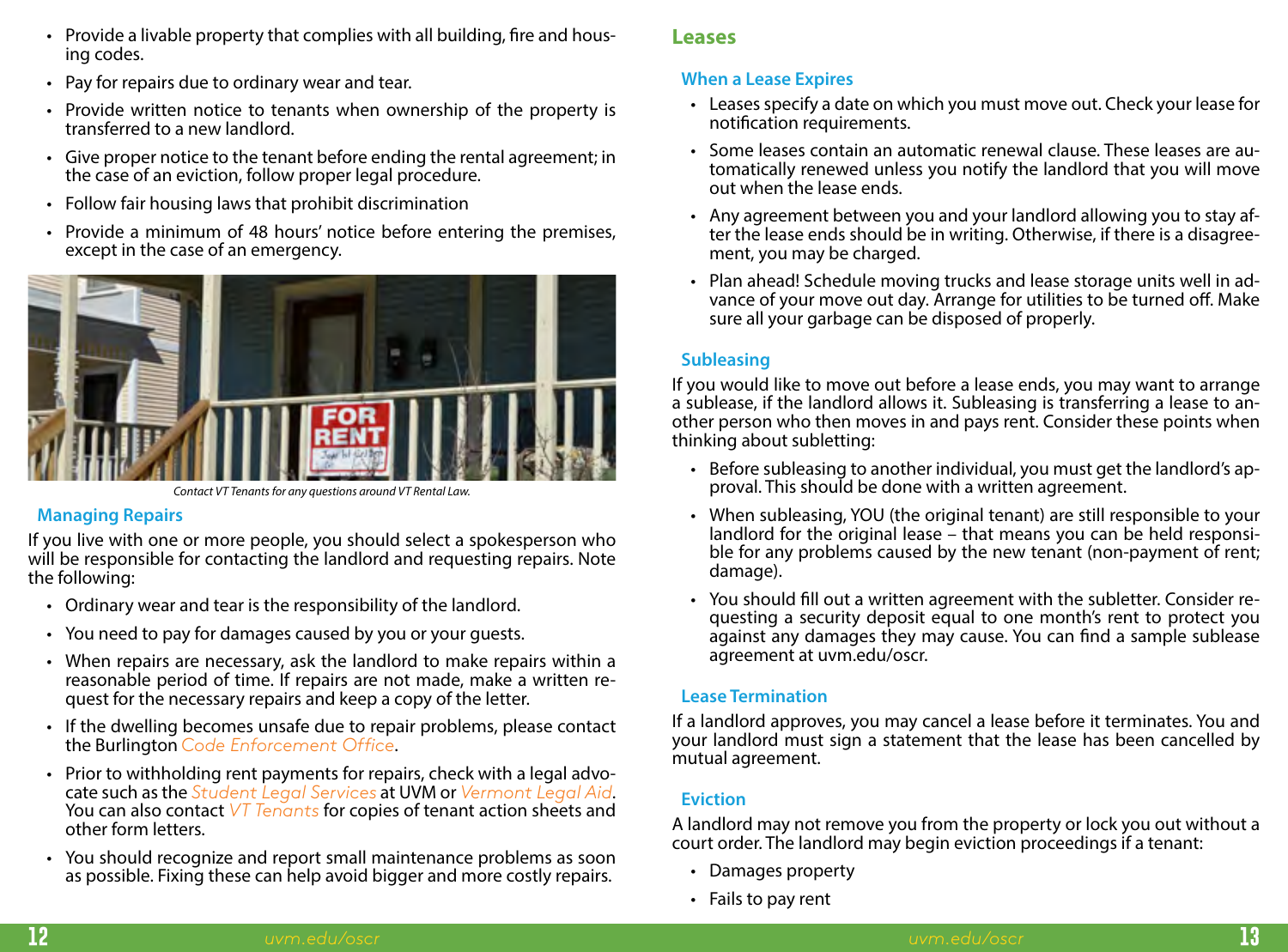- <span id="page-10-0"></span>• Violates terms of the lease
- Injures the lessor/another tenant
- Allows drug-related criminal activity on the premises
- Fails to vacate at the end of the lease term

# **Living With Roommates**

There are a variety of ways to help roommate relationships are more harmonious and less stressful. For example:

- Before moving in, coordinate how shared household goods like furniture and kitchen supplies will be handled.
- Organize a group meeting to discuss how you will manage your household, including conflict, cleanliness, communication, and paying bills.
- Check in with your roommates regularly to make sure your household is adequately maintained.
- Discuss how utilities and other costs will be divided and what you will do if someone doesn't contribute their share as agreed upon.
- Specify a date for everyone to have their share of the rent ready. This date should be well in advance of your rent due date.
- Everyone on the lease can be ticketed for noise, whether or not they are present. **Tickets range from \$300 to \$500 per tenant.**
- Do not let conflicts linger. If you have a problem with one of your room-<br>mates, be sure to talk about it right away. There are several ways to re-<br>spond to roommate conflict, including:
	- Let it go. Sometimes we need to make adjustments for different life styles, preferences, and tastes.
	- Take personal responsibility and change your behavior or attitude (e.g. If you are leaving dirty dishes in the sink, start washing the dishes!)
	- Communicate early and often. Take the time to have a heart to heart talk about the issue and problem solving together before things escalate will resolve the conflict.
	- Contact the *[Office of Student & Community Relations](mailto:oscr%40uvm.edu?subject=Referral%20from%20OCLG%20re%3A%20Conflict%20Resolution)* or the *[Community Justice Center](https://www.burlingtonvt.gov/CJC/)* for conflict mediation resources.

Sometimes it is necessary to sit down and have a serious conversation about something before it creates a toxic living environment. Here are some tips for have one of those difficult conversations:

# **Get ready...**

- Choose a good time and place for your conversation.
- Think about what has happened from your perspective and theirs.
- Understand the impact the conflict is having on you and others.
- Decide what is important and your goal in having the conversation.
- Open by identifying issues & finding common ground.

## **Talk it out**...

- Avoid blaming, faultfinding and making assumptions.
- Listen to everyone's perspective before moving to solutions.

# **Problem solving...**

- Move to problem solving when the issue is clear and agreed upon.
- Brainstorm solutions and commit to taking action.
- Check-In with each other to see if the conflict is really resolved.

# **Moving Out**

Just like moving in was a process with multiple steps, moving out involves good planning, communication, and timing. Here are some tips:

![](_page_10_Picture_34.jpeg)

*Lily (left) and her roommates take advantage of SMOP to donate usable furniture.*

- When you move out, make sure to clean the place thoroughly. Clean the oven, refrigerator, bathroom, etc. If you do not do this, the landlord may deduct money from your security deposit.
- Contact **ALL** the utility companies to terminate your services.
- Remove your name(s) from the mailbox, and have your mail held at the post office until they receive your new address.
- Make arrangements to have your landlord do a walk through before you move out. It is your right to be present at this inspection.
- Return your keys to the landlord.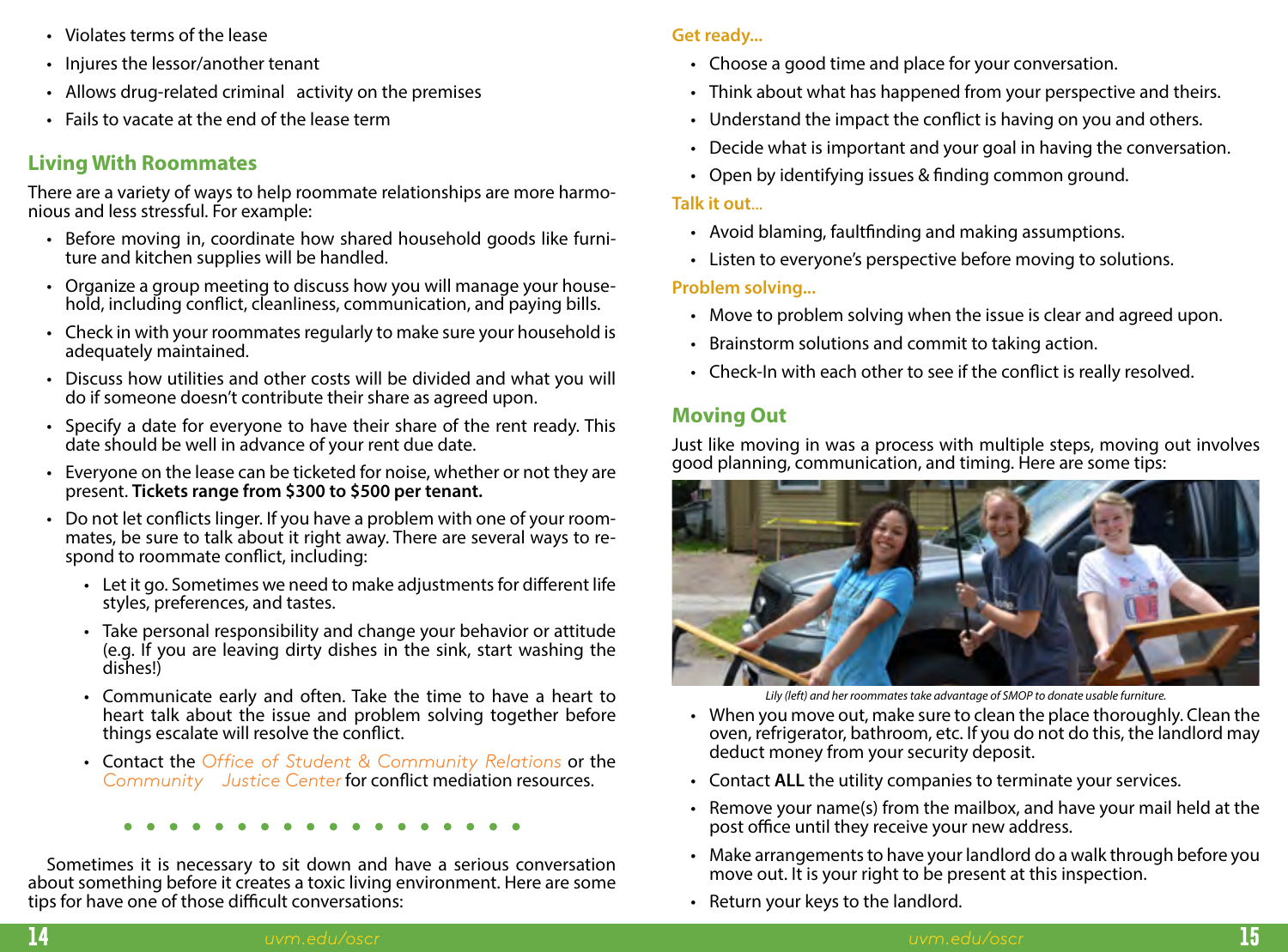- <span id="page-11-0"></span>• Give the landlord your forwarding address so that your security deposit can be returned to you.
- Participate in the **Spring Move Out Project** (**SMOP**) in late May.

**SMOP** is an annual community-wide recyle/swap/trash event held in the Spring in Burlington. This is an opportunity for people who are moving out to bring their unwanted but usable household items to a place where they can be swapped or recycled. There are also onsite dumpsters for getting rid of unusable items and trash for a fee.

Contact the *[Office of Student & Community Relations](mailto:oscr%40uvm.edu?subject=Referral%20from%20OCLG%20re%3A%20moving)* for more information.

![](_page_11_Picture_4.jpeg)

# **4 your health & safety while living off campus**

*Consider the following tips for making your life off campus safe and healthy.*

When living on campus, you had a variety of services that kept you safe<br>and healthy. While some of those - like healthcare providers - are still<br>specific managing fire and property safety for your bousebold will now be and healthy. While some of those - like healthcare providers - are still available to you, there are some important systems that are not. In specific, managing fire and property safety for your household will now be your responsibility.

# **Accessing Resources**

Whether you live on- or off-campus, you have access to UVM resources. The *[Center for Health and Wellbeing](mailto:www.uvm.edu/~chwb/?subject=)* provides comprehensive clinical care, counseling and psychiatry services, and health promotion resources. You can learn more at uvm.edu/health. Additional community health and wellness resources can be found in *[Chapter 6](#page-17-0)*.

# **Personal Safety & Relationship Violence**

#### **Keeping Yourself Safe**

- Travel in small groups or pairs and pay attention to your surroundings. Stick to well-traveled, well-lit areas. Trust your instincts! If something feels wrong, get away to a public place, be loud & call attention to your- self. Do not worry about being polite.
- Keep belongings close to your body. If someone tries to rob you, give up your property immediately.
- If you think someone is following you, cross the street, move to the near- est group of people or ask for help. Consider reporting suspicious behavior to the police.
- Know how alcohol affects your body and decisions around sex. Attend parties with friends you can trust, agree to look out for one another, and make a plan for how all of you will get home safely.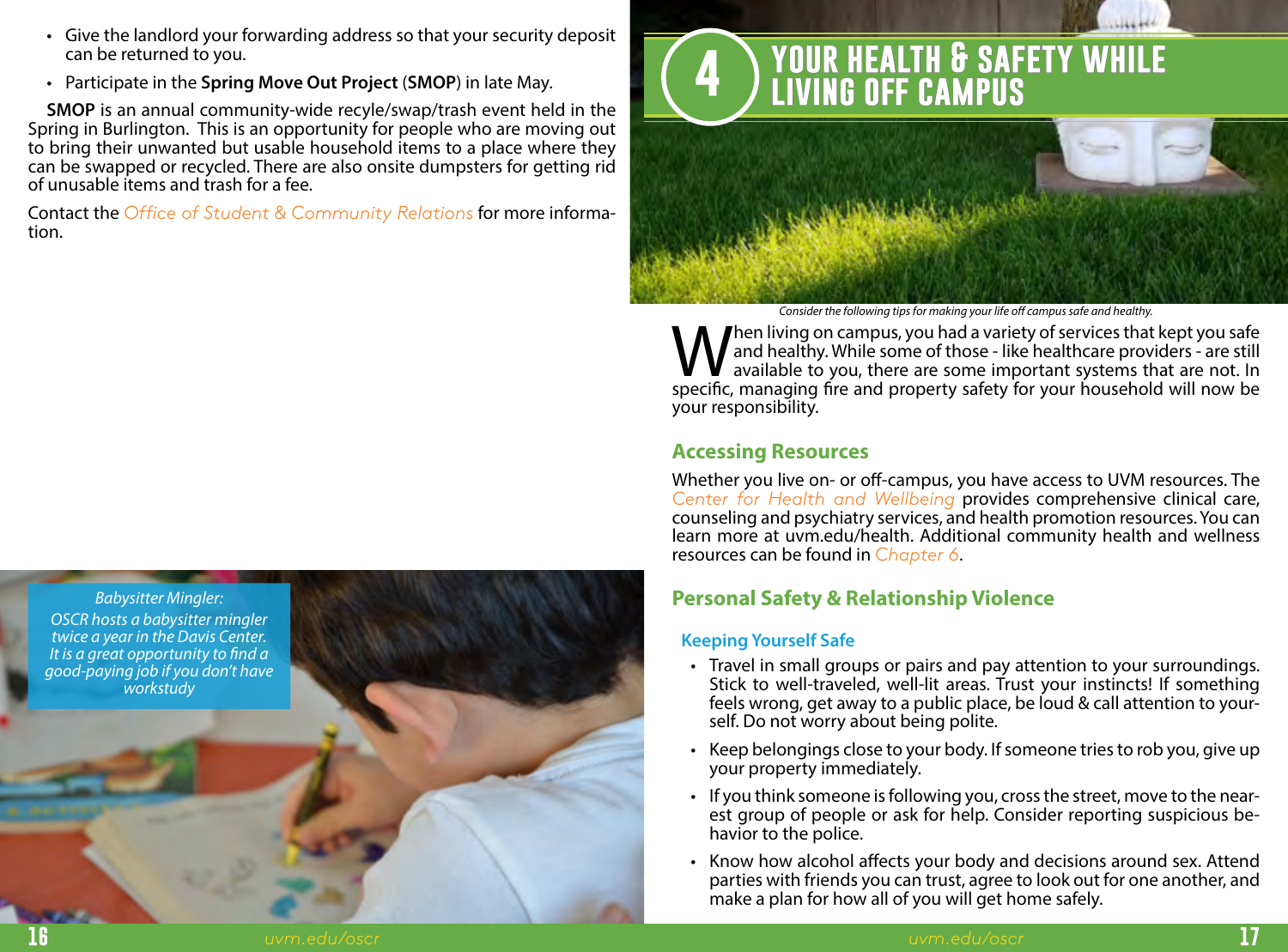- <span id="page-12-0"></span>• Do not accept an open drink from anyone. Again, do not worry about being polite.
- Take a self-defense class to increase your knowledge, confidence, and assertiveness.
- If you experience an off campus bias or incident or hate crime (behavior that is motivated by bigotry and prejudice regarding a person's real or perceived race, religion, sexual orientation, ethnicity, national origin, ancestry, gender, age, or disability, gender identity and/or expression), the following resources can assist you: *[Burlington Police Department](mailto:https://www.burlingtonvt.gov/police?subject=)* (911 for emergencies, 658-2704 for non-emergencies) or *[UVM Affirma](mailto:http://www.uvm.edu/aaeo?subject=)[tive Action/Equal Opportunity](mailto:http://www.uvm.edu/aaeo?subject=)* (656-3368).

# **Keeping Others Safe**

Get involved if you believe someone is at risk. If you see a person in a vulner- able situation at a party or believe that a friend is sexually coercing someone, say something. Report suspicious behavior to the police, even if it's "just a hunch." Your tips may be one of many being received about an individual. Every bit of information about a potential threat is critical.

![](_page_12_Picture_5.jpeg)

*Gender-Based and Sexual-Violence resources are available for everyone through the Women's Center.*

#### **Healthy Relationships & Relationship Violence Cues**

In a healthy relationship you know your boundaries and can communicate them clearly and firmly. When you expect and give respect in your relationship you feel: safe and never scared of your partner, free to say no to things you don't want to do, free to see friends and family when you want, free to express your opinions and beliefs, good about yourself, free to end the relationship if you want to.

Be aware that the following cues may be a warning of future relationship violence, stalking, and emotional abuse:

- Insults you; makes belittling comments; ignores you or sulks; gets jealous easily or is possessive.
- Tries to control you- how you should look and who you should be friends

with, disregards your choices and opinions; does not respect your boundaries (emotionally or physically).

- Drinks heavily, uses drugs or encourages you to do the same.
- Invades your personal space or intimidates you; goes through extreme highs and lows or you become afraid to upset them.
- Directs physical violence at you, your property, your pets, or anyone else.

## **Gender-Based Resources**

- *[Men's Outreach Coordinator](mailto:http://www.uvm.edu/~CHWB/psych/%3FPage%3Dmen.html?subject=)* 656-3340
- *[The Women's Center](http://www.uvm.edu/~women)* 656-7892
- *[LGBTQA Center](http://www.uvm.edu/~lgbtqa)* 656-8637

# **Keeping Your Belongings Safe**

# **Preventing Burglary**

- Burglaries are usually crimes of opportunity. Report all crime and any suspicious activity to the local police or **dial 911**. In non-emergency sit- uations, you can reach the **Burlington Police Department** at **658-2704**
- The vast majority of burglaries occur at residences where a door or window has been left unsecured.
- Keep your doors and windows locked at all times, especially when you are alone, sleeping, or when the apartment is unoccupied (even if only for a few moments)!
- If you return home and see a slit screen, a broken window, or an open door, do not enter the apartment. Instead, call the police and await their instructions.
- If you think you hear someone breaking in, leave safely if you can and call the police. If you cannot leave, lock yourself in a room with your phone and then call the police. If it is night time and an intruder is in your room, pretend that you are asleep to avoid escalating the situation.
- Do not open the door for someone you do not know including com- mon doors to apartment complexes or multi-unit homes. Service and repair personnel should have a pre-arranged contact person.
- Be sure you have blinds or curtains on your windows, and keep them closed at night.
- Make sure all lighting fixtures are working.
- Place items of value out of sight and in locked areas. Do not leave valuables unattended in common areas.
- Make a list of your valuables and mark them. Take photos of the items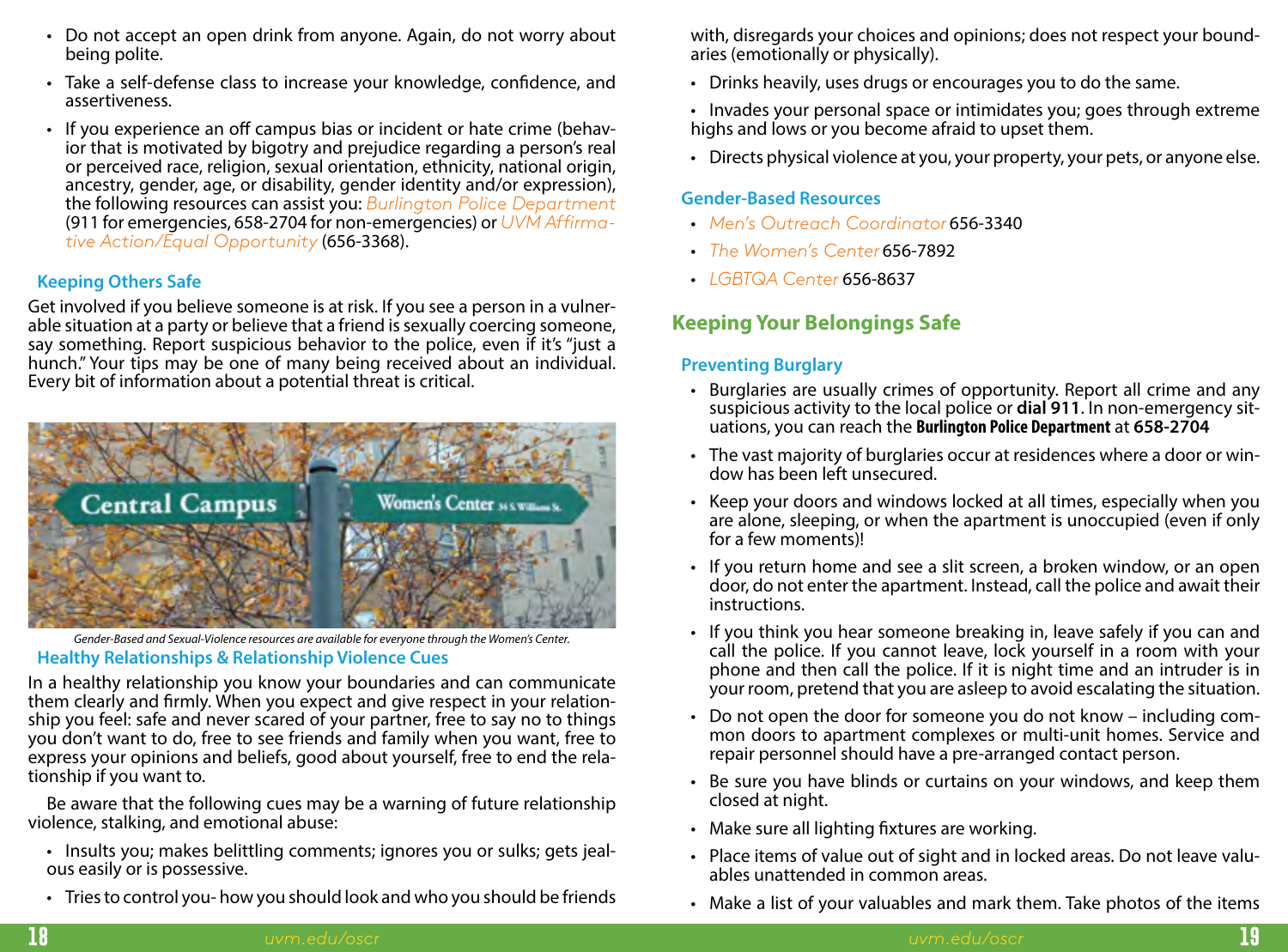<span id="page-13-0"></span>and list their serial numbers and descriptions.

- Avoid walking alone at night.
- Guard against identity theft. For information on preventing identity theft, visit consumer.gov/idtheft.
- Guns are responsible for many accidental deaths in the home every year. If you do own one, learn how to store it and use it safely. And, make sure that your lease does not prohibit firearms on the premises

# **Protecting Your Vehicle**

- Lock your car, even in your own driveway.
- Never hide a spare key on the vehicle.
- Roll up windows completely.
- Remove keys from ignition.
- Never leave your car running unattended
- Park as close as possible to a source of light or activity.
- Do not leave valuables in open sight.
- If you have a garage, use it and lock the garage door.
- Important papers, credit cards, etc. should never be left in a car.
- The title to a vehicle should never be kept in the vehicle.

*Note: Do not park near a roof that has snow and icicles on it – it is rarely the building owner's responsibility if the snow and ice slides and damages your vehicle.*

# **Securing Your Place While Out of Town**

Whether you are going home during an extended university break, or are just leaving town for a couple of days, the following tips are ways to increase the security of your residence:

- Be sure there is good lighting around all doors.
- Lock all doors and windows
- Do not hide spare keys outside.
- Have someone you trust watch over your house while you are away.
- Don't leave valuable items in the open or near windows.
- Close all curtains and blinds.
- Put a hold on mail and package delivery
- Consider the use of timers for interior lights or radios.
- In winter, do not turn the heat off. Check your lease for directions on settings – generally, **no lower than 55-60 degrees to avoid frozen pipes**.

# **Fire Safety**

Be sure smoke detectors and carbon monoxide detectors are working, and consider installing new batteries at the beginning of each semester. DO NOT disable smoke detectors for any reason! Tenants can be fined for disabling a smoke detector. If you are having trouble with a smoke detector, immediately contact your landlord. If the landlord fails to correct the problem in a timely manner, contact *[Code Enforcement Office](https://www.burlingtonvt.gov/CodeEnforcement)*.

- Do not overload electrical outlets. Use a fused power strip to plug in multiple appliances.
- Know where your fire extinguishers are and how to use them. There should be one in every kitchen and on every floor of your house.
- Put out candles and incense when unattended. Check your lease to see if candles and incense are allowed.
- Extinguish all smoking materials thoroughly.
- Clean up immediately after parties and take all trash outside.
- Do not leave food unattended on the stove or in the microwave.
- Know where escape ladders or emergency exits are. Plan your escape routes. Know at least two ways to get out of your apartment. Make sure all exit doors are not locked on the inside and the path is not obstructed.
- Know at least two ways out of your apartment.
- Keep external gas vents free from debris and clutter.
- Stuffed indoor furnitue cannot be used outdoors or on porches.

Burlington city ordinance prohibits grills and barbeques from being used on porches. Use grills and other cooking equipment at least 15 feet away from the residence or any structure.

![](_page_13_Picture_40.jpeg)

*Remember to always secure your bicycle. A bicycle thief will choose the easiest one to steal..*

**Pedestrian & Bicycle Safety** Burlington prides itself on being a pedestrian and bicycle friendly city. There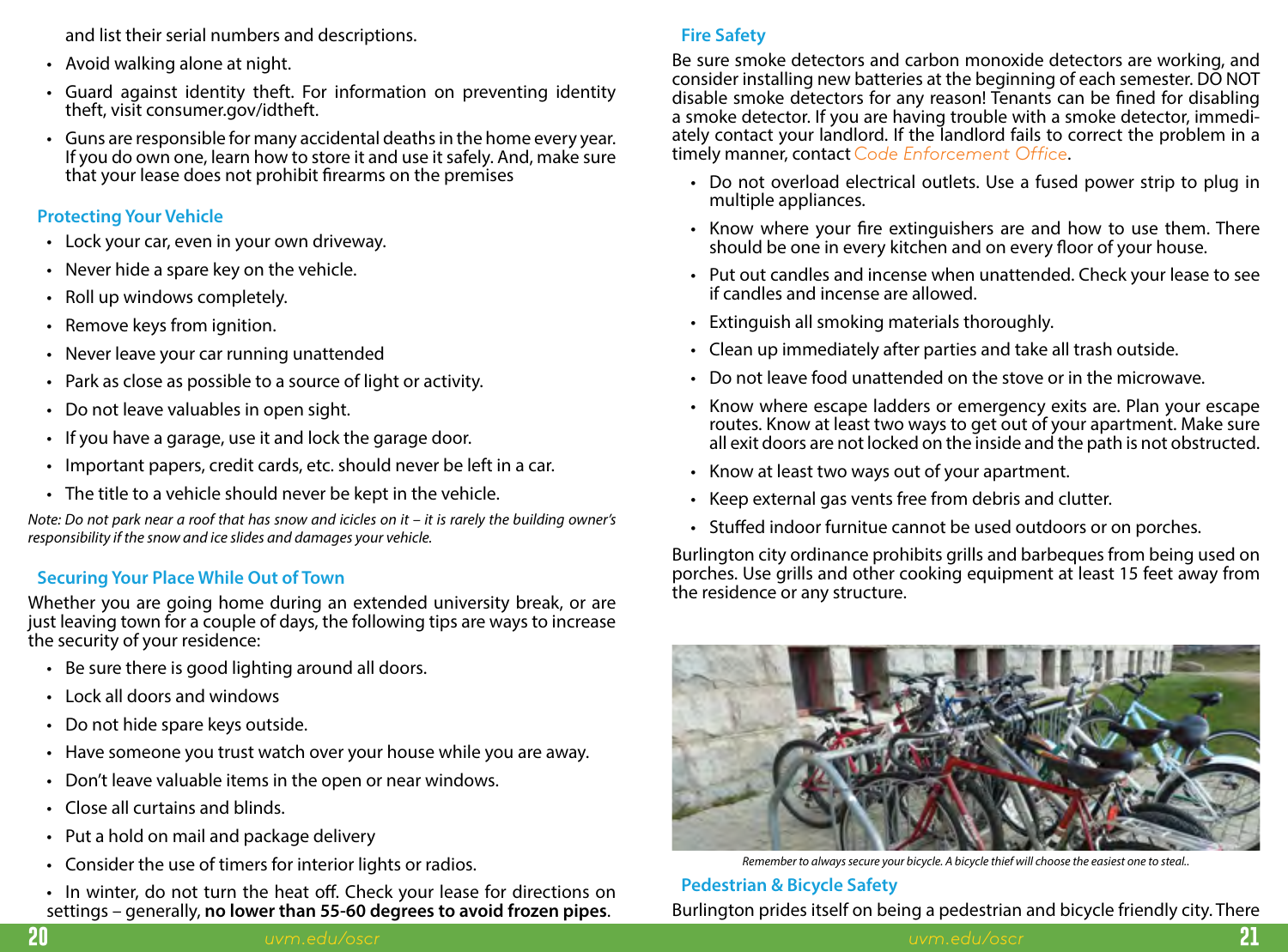<span id="page-14-0"></span>are laws and local ordinances in place that are designed to allow orderly flow of traffic in a manner that is safe for pedestrians, bicyclists and motorists. Consult *[Local Motion](mailto:http://www.localmotion.org/?subject=)* for resources that will help everyone follow the rules of the road.

#### **Renter's Insurance**

How would you replace your stuff if it was stolen or destroyed by fire or flood? Renter's insurance is available at a relatively low cost (as little as \$10/month) and is one of the wisest purchases an apartment resident can make. Check to see if you are covered under your parent/guardian's insurance; if not, get renter's insurance. If you have car insurance, you may be able to bundle them at a discounted rate.

## **Ride the City Bus for Free**

UVM students, faculty, and staff can ride the *[Green Mountain Transporta](http://www.ridegmt.com)[tion Authority](http://www.ridegmt.com)* buses for free by swiping their valid UVM ID Card. For bus schedules go to cctaride.org.

#### **Late-Night Transportation**

For information about the off-campus CATS shuttle and taxi companies that accept Cat\$cratch check out *[UVM Transportation and Parking](mailto:http://www.uvm.edu/tps/?subject=)*.

#### **Assistance for Victims of Crimes**

The *[Parallel Justice Program](mailto:http://www.pjburlington.org/?subject=)* provides assistance to people who have experienced a crime in the city of Burlington. It is a FREE service that helps victims regardless of whether the crime is reported or the perpatrator is ever caught.

![](_page_14_Picture_9.jpeg)

# <span id="page-14-1"></span>**5 laws & ordinances you should know**

![](_page_14_Picture_11.jpeg)

*Be mindful of how your actions can have an impact on yourself, your friends, and your community.*

# **Alcohol Laws**

Although hosting a party can be fun, you should be aware of the responsibilities and consequences if alcohol is present at your event.

#### **Open Container**

Any person who possesses an open container of alcohol on any street, sidewalk, city parking facility, or any other public place is in violation of city ordinance.

#### **Illegal Possession of Alcohol**

Any person under the age of 21 that purchases, asks for, or in any way re- ceives alcohol can be charged with a violation of city ordinance and state law.

#### **Selling Alcohol Without a License**

It is unlawful for any person to sell, in any quantity, without acquiring a li- quor license. If you sell alcohol at or charge admission to a party, the person accepting the money could be charged with selling liquor without a license. Sentences for this violation involve up to two years in prison and/or fines of up to \$1000. If alcohol is served to a minor, the server could also be charged with furnishing alcohol to a minor.

#### **Furnishing Alcohol for Minors**

Purchasing alcohol for an underage friend is illegal. It is unlawful to enable the consumption of alcohol by minors. This includes providing a place or opportunity for minors to consume alcohol. Party hosts could face both civil and criminal liability for any injury to guests or damage to property.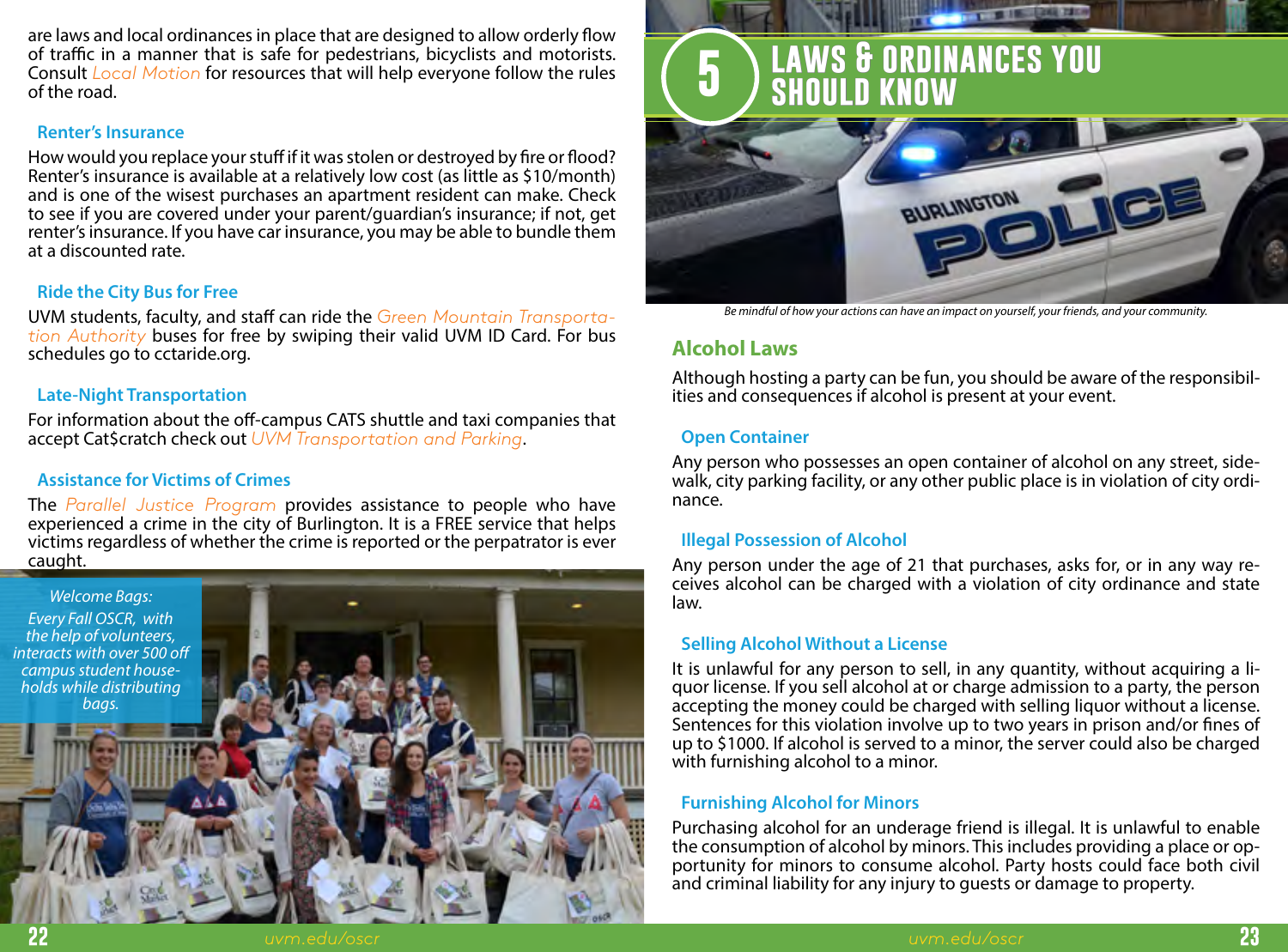#### <span id="page-15-0"></span>**Keg Registration**

Keg sales are recorded and can be tracked by both the *[Vermont Depart](mailto:http://liquorcontrol.vermont.gov/?subject=)[ment of Liquor Control](mailto:http://liquorcontrol.vermont.gov/?subject=)* and local police. If a keg is confiscated by police at a party at which underage persons have consumed alcohol, the purchaser of the keg is liable

## **Use or Possession of a Fake ID**

Any person who is less than 21 years of age, who uses a reproduced, modi-<br>fied, or altered license, or one that is not theirs, for the purpose of purchas-<br>ing, asking for or in any way receiving any alcohol can be ticketed

## **Driving Under the Influence**

The legal blood alcohol content (BAC) limit for a DUI is .08. For those who are under 21, the legal limit is .02. Consequences for driving under the influence include: fines, license revocation, classes, community service, jail time, and misdemeanor or felony charges on one's record.

# **Noise Ordinance**

Burlington's neighborhoods are a mix of families, students, senior citizens and working people. Noise at night has an impact on the entire neighbor- hood. Be mindful of your noise level at all times.

![](_page_15_Picture_8.jpeg)

*Late night noise is one of the top quality-of-life complaints in Burlington. It affects everyone equally.*

- Noise that is deemed unreasonable is prohibited 24 hours a day. Be mindful of the volume of your music, television, and conversations at all times. Some neighborhoods are densely populated and it is easy to disturb your neighbors.
- 10:00 pm to 7:00 am have been designated by the **City Council** as quiet hours. This means any noise that disturbs others *or* that can be heard beyond the dwelling unit is prohibited.
- In Burlington, you could be charged with a violation of local ordinance and fined up to \$500. If you receive two noise tickets within two years, the third offense is a criminal charge.
- *• In Burlington, everybody on the lease* will be ticketed if a noise violation occurs at your residence as a result of a party/social event, even if you are not present. This includes if you are studying abroad or out of town for the weekend.
- A social event is defined as a gathering in which one or more of the people present is not a resident of that premises. Tickets can range up to \$500 per person on the lease, often totaling to several thousand dollars. This is another reason to be mindful of who you live with.

# **Noise Fine Reduction Restorative Program**

If you get a noise ticket, ask yourself: "Do I feel responsible for causing noise that has negatively impacted my community?"

- **• If NO**, you have the right to contest your ticket. There is a range of non-waiver penalties. For more information, contact the *[City Attor](https://www.burlingtonvt.gov/Attorney)[ney's Office](https://www.burlingtonvt.gov/Attorney)* at (802) 865-7121.
- **• If YES**, you are eligible to participate in the Burlington *[Community](mailto:https://www.burlingtonvt.gov/CJC/Burlingtons-Restorative-Noise-Program?subject=) [Justice Center's Restorative Noise Program](mailto:https://www.burlingtonvt.gov/CJC/Burlingtons-Restorative-Noise-Program?subject=)*.

Noise is a big issue in Burlington's downtown neighborhoods. The pro- gram provides a restorative response to noise tickets. If you receive a noise ticket and willingly accept responsibility for causing noise that negatively im- pacted the community, you are eligible to participate.

If you received a party/social noise ticket, you can reduce your fine by \$100 by participating in a two-hour session where you will learn about the histo- ry of Burlington, how to avoid future tickets, and ways to solve the issue of noise in our community. Reduce your fine by an additional \$100 by performing 10 hours of approved community service.

If you received a general noise ticket you can reduce your fine by \$100 by performing 10 hours of approved community service.

To take advantage of these programs, you must contact the *[Community](mailto:https://www.burlingtonvt.gov/CJC/Burlingtons-Restorative-Noise-Program?subject=)  [Justice Center](mailto:https://www.burlingtonvt.gov/CJC/Burlingtons-Restorative-Noise-Program?subject=)* within **seven (7) days of receiving a ticket**.

# **Parking Regulations**

- Be considerate of your neighbors and observe all parking signs to avoid being ticketed and towed
- Do not block driveways or park on any portion of the sidewalk.
- Vehicles cannot be parked on any green space or grass, including front lawns or edges of driveways.
- Vehicles cannot be parked with "For Sale" signs displayed.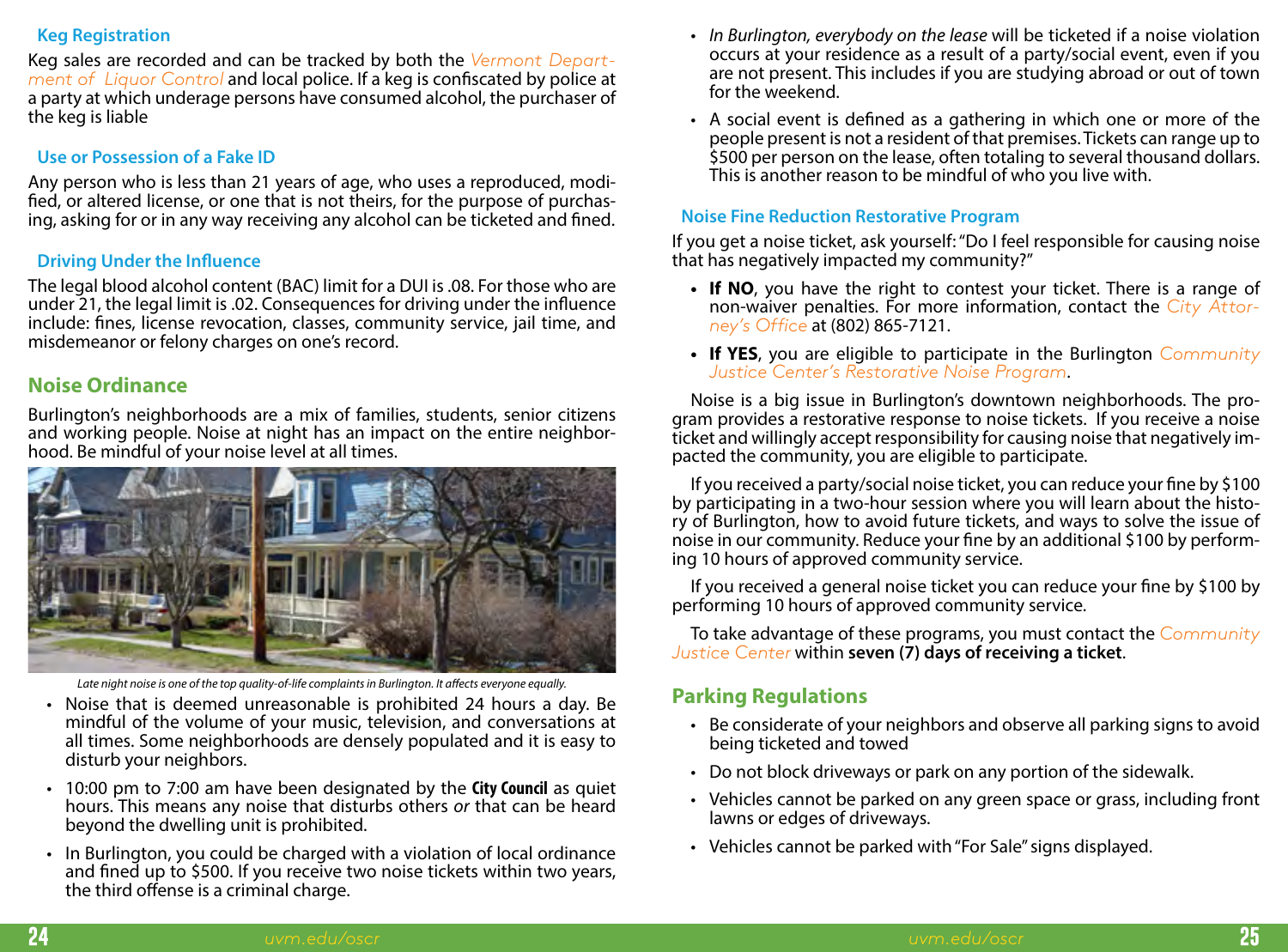#### <span id="page-16-0"></span>**Residential or Permit-Only Parking**

![](_page_16_Picture_1.jpeg)

*Pay attention to signage to make sure you avoid parking fines which can be as much as \$125*

Some streets in Burlington are posted as residential parking only. You must have a valid parking permit, or a guest pass to park on these streets. In order to obtain a residential parking permit, contact the *[Burlington Police Park](mailto:https://www.burlingtonvt.gov/Police/Parking-Enforcement?subject=)[ing Enforcement Division](mailto:https://www.burlingtonvt.gov/Police/Parking-Enforcement?subject=)*.

The University of Vermont has numerous parking restrictions and all on-campus parking requires a permit. For questions related to on-campus parking contact UVM Transportation and Parking Services at 656-8686 or check online.

#### **Parking Bans**

Burlington maintains a warning system of yellow lights mounted on utility poles throughout the city. These lights are activated when a snow parking ban is declared or when street maintenance, such as sweeping, will occur.

During a parking ban, parking is prohibited on any street in residential areas from 10:00 pm to 7:00 am, and in the downtown/Church Street Marketplace areas from 12:00 to 6:00 am. Vehicles found on the street will be towed and ticketed (**\$95.00 fine**).

To receive updates about parking bans and access information about where to park during a ban, visit burlingtonvt.gov.

#### **Other Parking Issues**

- Parking your vehicle anywhere other than your driveway for more than 5 days is prohibited
- Leaving a wrecked or dismantled vehicle on a public street or private property is prohibited.
- It is illegal to park unregistered vehicles (this includes expired license plates and vehicles with no license plates) on the street.

# **Trash & Recycling Regulations**

• Properties must be kept clear of excessive trash. Yards and greenbelts

must be kept clear of inappropriate items such as tires, appliances, furniture, etc. Debris on the property can result in a fine.

- It is a violation of city ordinance to keep your indoor furniture or broken or discarded furniture on your porch or in your yard. These items are a fire hazard.
- Occupants of a single-family house (including rentals) are responsible for setting up the disposal of garbage.
- Recycling is required by ordinance.
- Every apartment should have a set of small recycling bins or a large re- cycling tote. Consult Chittenden Solid Waste District (872-8111) if you have any questions about recycling in Burlington.
- Make sure that you know when recycling and trash are scheduled to be picked up. Leaving your recycling and trash bins on the greenbelt at any other time may result in a fine.

# **Other Ordinances You Should Know**

#### **Fireworks**

Discharging fireworks within the city limits is illegal. Outside of Burlington, check with the local police before using fireworks of any type. Please remember that fireworks can be frightening and disruptive to unsuspecting neighbors, children, and pets. They can also be hazardous if not carefully controlled.

#### **Public Urination**

Any person found urinating in public can be charged with a violation of local ordinance and fined. Depending on where the violation takes place and if someone witnesses the incident, you may be charged with sexual misconduct and be required to register as a sex offender.

# **Possession of Stolen Property**

It is illegal to steal or receive stolen property, including street signs. Any person caught could be arrested and charged with a misdemeanor or felony, depending on the value.

#### **Trespassing Laws**

Any person found trespassing on private property can be charged with a misdemeanor. It is disrespectful and illegal to cut through your neighbors' yard. The Burlington Police have had numerous cases in recent years where intoxicated persons have entered the wrong residence, thinking it was their own or a friend's. It is a felony offense to enter into an occupied dwelling without permission! Intoxication is no excuse for going onto someone else's property or into someone else's house.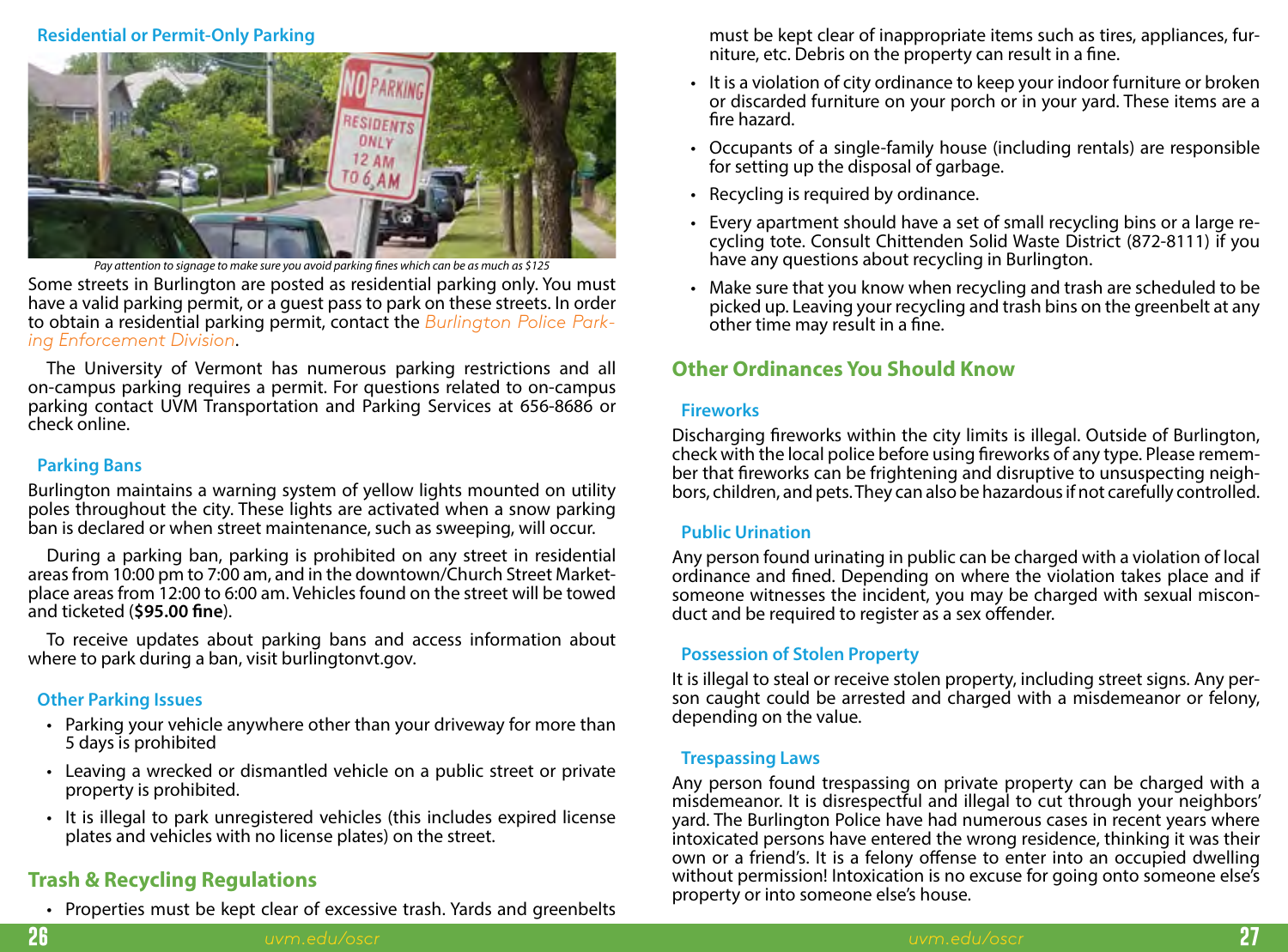#### <span id="page-17-1"></span>**Responsible Pet Ownership**

Owners must scoop their dog's poop anywhere in the City. Also, owners are responsible for the level of noise created by their dog. Barking dogs, dogs off leash, and **not scooping the poop can result in a fine of \$50 to \$500**.

# **Off-Campus Behavior Has On-Campus Impacts**

Students are representatives of the University to the Burlington community.<br>In addition to the regulations outlined in the Code of Student Rights and Responsibilities, off-campus students must abide by local ordinances and state laws. The *[Burlington Police Department](mailto:https://www.burlingtonvt.gov/police?subject=)* shares municipal and criminal vio- lations data with UVM, and those individuals identified as UVM students are referred to the *[Center for Student Conduct](mailto:http://www.uvm.edu/sconduct/?subject=)* **(CSC)** for action. The sanctions for off-campus misconduct may range from a Disciplinary Warning up to and including Dismissal from the University.

# **Drug Convictions & Your Financial Aid**

Students may lose or become ineligible for Pell grants and any other type of federal assistance if they have been convicted of drug charges in state or federal courts.

One conviction for drug possession will result in withholding of aid eligi- bility for two years; more than two convictions of drug possession will result in a permanent bar to federal financial assistance. The only exceptions to this bar will be in cases where the student has satisfactorily completed a drug-re- habilitation program, or the conviction is reversed or set aside.

![](_page_17_Picture_7.jpeg)

# <span id="page-17-0"></span>**6 other resources**

![](_page_17_Picture_9.jpeg)

*View of the City of Burlington from the belfry of Old Mill.*

# **Landlord/Tenant Information**

- *[UVM Office of Student & Community Relations](https://www.uvm.edu/oscr)***:** 656-9405
- *[Vermont Tenants](http://www.cvoeo.org/htm/Housing/tenants/tenantsHome.html)***:** 864-0099

# **Emergency Numbers**

- *[Burlington Police Department](https://www.burlingtonvt.gov/police)***:** 658-2704
- **• UVM Emergency Operations Line (Recorded Info.):** 656-0000
- *[UVM Police Services](http://www.uvm.edu/police/)***:** 656-3473
- *[Vermont State Police](http://vsp.vermont.gov/)***:** 878-7111

# **Healthcare**

- *[UVM Medical Center](https://www.uvmhealth.org/medcenter/Pages/default.aspx)***:** 847-0000
- *[UVM Student Health Center](http://www.uvm.edu/~chwb/health/)***:** 656-3350
- *[UVM Women's Health Clinic](http://www.uvm.edu/~chwb/health/?Page=women.html&SM=primarycare.html)***:** 656-0603

# **Support Services**

- **• Community Information and Referral:** 211
- *[HOPE Works](https://hopeworksvt.org/)* **(Sexual Violence Agency):** 863-1236
- *[Howard Center](http://howardcenter.org/home)* **(Mental Health Services):** 488-6000
- *[Outright VT](http://www.outrightvt.org/)* **(LGBTQ Agency):** 865-9677
- *[Planned Parenthood](https://www.plannedparenthood.org/health-center/vermont/burlington/05401/burlington-health-center-2650-91770)***:** 863-6326
- *[Pride Center of Vermont](http://pridecentervt.org/)* **(LGBTQ Agency):** 863-0003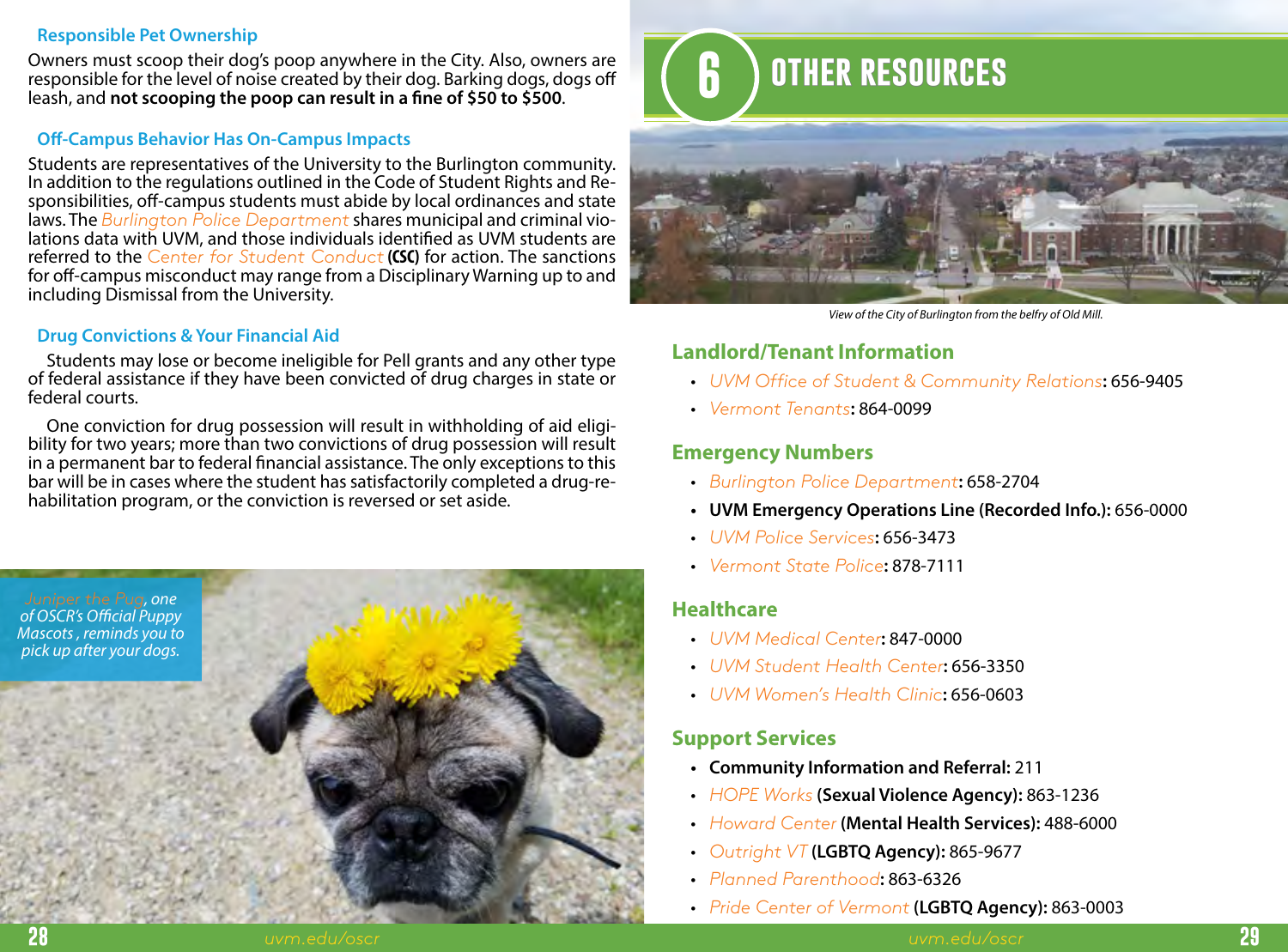- <span id="page-18-0"></span>• *[Spectrum Youth & Family Services](http://www.spectrumvt.org/)*: 862-5396
- *[Steps to End Domestic Violence](https://www.stepsvt.org/)***:** 656-1996
- *[Vermont Cares](http://vtcares.org/)* **(HIV/AIDS Agency):** 863-2437

# **Burlington Area & Vermont Resources**

- *[Attorney General Consumer Protection Hotline](http://www.uvm.edu/consumer)***:** 656-3183
- *[Burlington Community Justice Center](https://www.burlingtonvt.gov/CJC/)***:** 865-7155
- *[Burlington Department of Parks and Recreation](https://enjoyburlington.com/)***:** 864-0123
- *[Burlington Department of Public Works](https://www.burlingtonvt.gov/DPW)***:** 863-9094
- *[Burlington Fire Marshall's Office](https://www.burlingtonvt.gov/Fire/Office-of-the-Fire-Marshal)***:** 864-5577
- *[Burlington Housing Board of Review](https://www.burlingtonvt.gov/Attorney/Housing-Board-of-Review/)***:** 865-7122
- *[Burlington International Airport](http://www.btv.aero/)***:** 863-1889
- *[Burlington Lead Program](http://www.burlingtonleadprogram.org/)***:** 865-5323
- *[Burlington Parking Enforcement](mailto:https://www.burlingtonvt.gov/Police/Parking-Enforcement?subject=)***:** 540-2380
- *[Burlington Police Department](mailto:https://www.burlingtonvt.gov/police?subject=)***:** 658-2700
- *[Burlington Public Library](http://www.fletcherfree.org/FFLHomePage.htm)* **(Fletcher Free Library):** 863-3403
- *[Chittenden Solid Waste District](http://www.cswd.net)***:** 872-8111
- *[City Hall](https://www.burlingtonvt.gov/)***:** 865-7000
- *[Code Enforcement Office](https://www.burlingtonvt.gov/CodeEnforcement)***:** 863-0442
- *[Community & Economic Development Office](https://www.burlingtonvt.gov/CEDO/)***:** 865-7144
- *[Green Mountain Transporation Authority](http://www.ridegmt.com)***:** 864-2282
- *[Lake Champlain Chamber of Commerce](http://www.vermont.org/chamber)***:** 863-3489
- *[Parallel Justice Program](http://www.pjburlington.org/)***:** 264-0764
- *[State of Vermont Health Department](http://www.healthvermont.gov/)***:** 863-7200
- *[Vermont Department of Motor Vehicles](http://dmv.vermont.gov/)***:** 888-998-3766
- *[Vermont Human Rights Commission](http://hrc.vermont.gov/)***:** 1-800-416-2010
- **• Vermont Department of Consumer Service Hotline:** 1-800-622-4496

# **Resources for UVM Students**

- *[Academic Support Programs](http://www.uvm.edu/academicsuccess)***:** 656-4075
- *[Affirmative Action and Equal Opportunity](mailto:http://www.uvm.edu/aaeo?subject=)***:** 656-3368
- *[Mosaic Center for Students of Color](http://www.uvm.edu/mcsc/)***:** 656-3819
- *[Alcohol and Drug Counseling](https://www.uvm.edu/deanofstudents/substance_abuse)***:** 656-0784
- *[Counseling and Psychiatry Services](http://www.uvm.edu/~chwb/psych/)***:** 656-3340
- *[LGBTQA Center](mailto:http://www.uvm.edu/~lgbtqa/?subject=)***:** 656-8637
- *[Men's Outreach Coordinator](mailto:http://www.uvm.edu/~CHWB/psych/%3FPage%3Dmen.html?subject=)***:** 656-3340
- *[Parking and Transportation](mailto:http://www.uvm.edu/tps/?subject=)***:** 656-8686
- *[Student Legal Services](https://thelynx.collegiatelink.net/organization/student-legal-services/about)***:** 656-4379
- *[Student Financial Services](http://www.uvm.edu/sfs)***:** 656-5700
- *[Women's Center](mailto:http://www.uvm.edu/~women/?subject=)***:** 656-7892

# **Utilities**

- *[Burlington Electric Department](https://www.burlingtonelectric.com/)***:** 865-7300
- *[Burlington Water Department](https://www.burlingtonvt.gov/DPW/Water)***:** 863-4501
- *[Chittenden Solid Waste District](http://www.cswd.net)***:** 872-8111
- *[Green Mountain Power](http://www.greenmountainpower.com/)***:** 1-888-835-4672
- *[Vermont Gas](http://www.vermontgas.com/)***:** 863-4511

# 

# The Following Resources Were Used in Creating This Guide:

# *[Vermont Tenants Handbook](https://www.cvoeo.org/fileLibrary/file_212.pdf)*

Burlington Code Enforcement Office UVM Student Government Association Burlington City Attorney's Office University of Missouri Off-Campus Living Guide UVM Office of Student and Community Relations Burlington City Ordinances UVM Division of Student and Campus Life Burlington Police Department Members of the UVM Community Coalition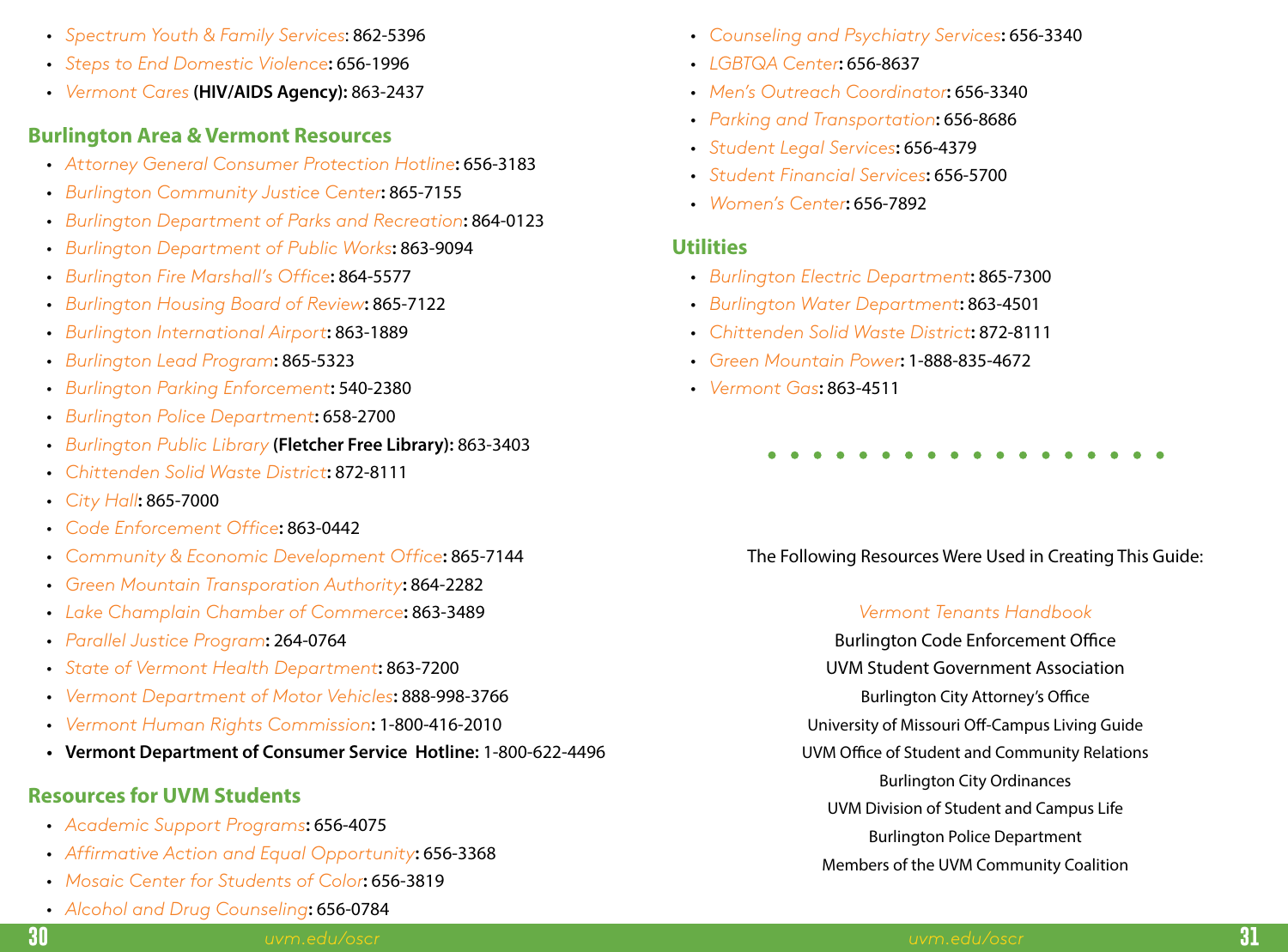<span id="page-19-0"></span>![](_page_19_Picture_0.jpeg)

*A closing circle on Fletcher Place. One participant said after the event, that they had never felt more welcomed into a community as they had that day - after just two circles and breaking bread together. A sense of belonging can make all the difference in the world.*

We are the UVM Office of Student & Community Relations (OSCR). We are committed to creating a safe and socially just environment for off-campus students and neighbors. To do this we provide resources and education to our s are committed to creating a safe and socially just environment for off-campus students and neighbors. To do this we provide resources and education to our students so that they have successful experiences transitioning to and living off campus. We also work with students, neighbors, and city partners on creative initiatives to improve the quality-of-life in our shared community. The theories listed below inform our pactice:

#### **Restorative Practices (RP)**

Foremost among these is the use of Restorative Practices. In its most basic terms this means that we work "with" people and not "to" or "for" them. We use opening and closing circles at every meeting in order build stronger relationships with partners. This also means that when harm is done we seek to repair the harm and rebuild trust by centering the experience of the person that was harmed in those efforts. For more information on what Restorative Practices is visit iirp.edu.

# **Social Justice (SJ)**

As part of UVM's Division of Student Affairs, we have committed ourselves to bringing a social justice lens to everything we do. That means that we put resources into helping all our staff, including student staff, gain cultural competency and a deeper understanding of social justice. This includes professional development opportunities both on- and off-campus. Monthly discussions on a variety of topics and action plans focused on constantly improving our programs to ensure ever-increasing diversity and inclusion.

# **Community-Based Participatory Action Research (CBPAR)**

We also used Community-Based Participatory Action Research to inform our work. It is our belief that by engaging with the collective genius of all of our community members (especially those from historically marginalized popu- lations) we better serve our whole community.

# **Crime Prevention Through Environmental Design (CPTED) & Collective Efficacy (CE)**

We believe that taking care of our environment, both built and natural, is really taking caring of ourselves. We use the theory of Crime Prevention Through Environmental Design 2.0 with a focus on Collective Efficacy to do this. This ties in with both CBPAR and RP, which teaches us that the collective work of individuals in the context of a supportive community, will have the capacity to solve their own problems. When our environments are cared for and beautiful, especially when that involves working with nature, we feel better socially, mentally and physically.

# **Results-Based Accountability**

To measure our progress we use Results-Based Accountability which asks us not only what we do and how much we do but most importantly, who is better off because of our work. We measure our outcomes not by the goals we set ourselves but by the positive outcomes we measure in our community.

If what we have shared in this guide has sparked an interest in you to be more engaged in your community, reach out to us at oscr@uvm.edu.